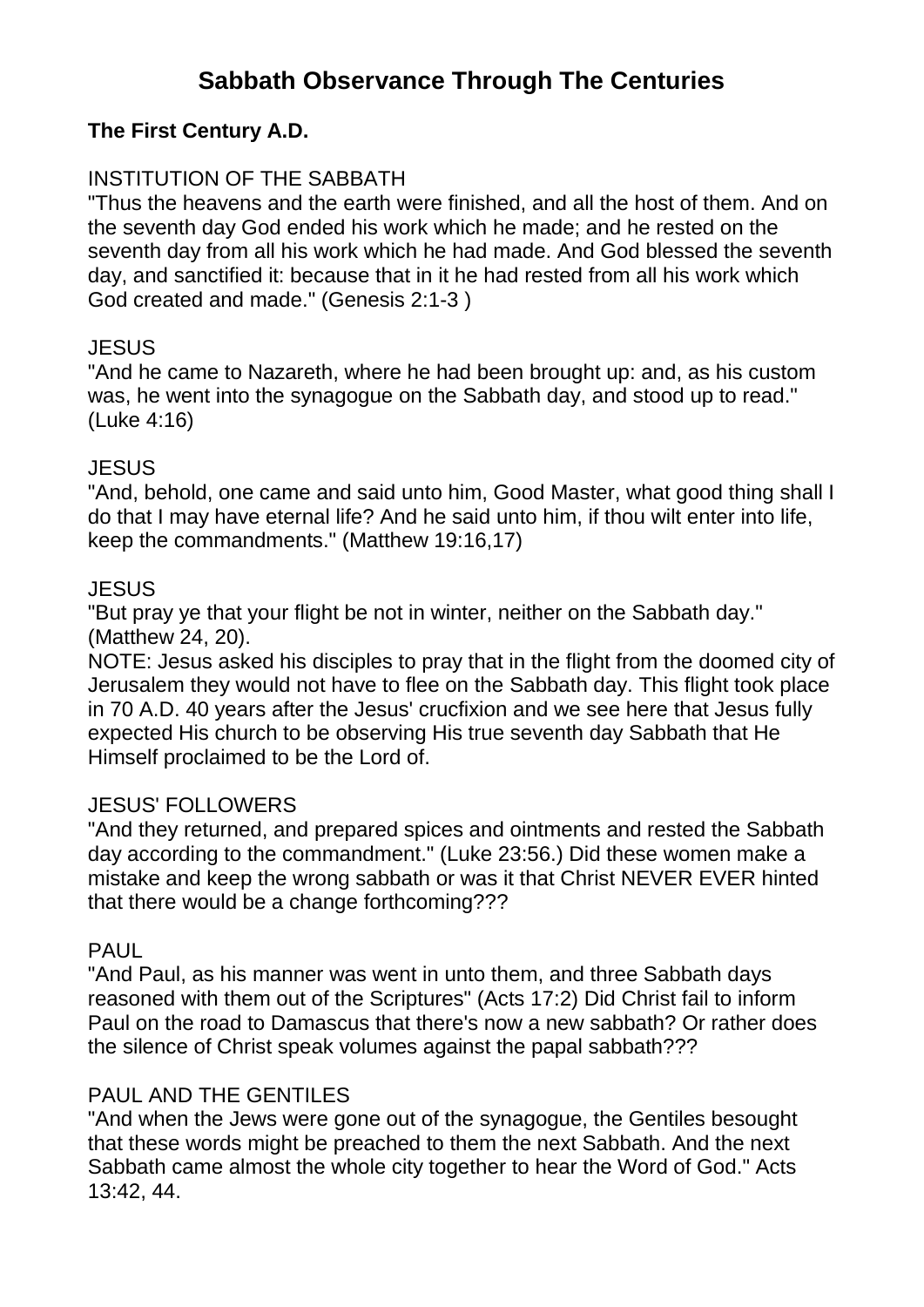Here we find Gentiles in a Gentile city gathering on the Sabbath. It was not a synagogue meeting in verse 44, for it says almost the whole city came together, verse 42 says they asked to hear the message the "next Sabbath."

And get this: The Bible does not say it is the "old Jewish Sabbath that was passed away," but the Spirit of God, writing the Book of Acts some 30 years after the crucifixion, calls it "the next Sabbath."

### **JOHN**

"I was in the Spirit on the Lord's day." Rev.1:10 (Mark 2:28, Isa.58:13, Ex.20:10, Clearly show the Sabbath to be the Lord's day).

The term "Lord's day" in reference to sunday came later. The Biblical meaning for Lord's day is the day that God calls "My holy day" and the day that Jesus said He is Lord of.

### JOSEPHUS

"There is not any city of the Grecians, nor any of the Barbarians, nor any nation whatsoever, whither our custom of resting on the seventh day hath not come!" M'Clatchie, "Notes and Queries on China and Japan" (edited by Dennys), Vol 4, Nos 7, 8, p.100.

### PHILO

Declares the seventh day to be a festival, not of this or of that city, but of the universe. M'Clatchie, "Notes and Queries," Vol. 4, 99

So we have incontrovertible proof that the observance of sunday was NOT practiced by the apostolic church of the first century. Although the poison of apostasy had already begun, it did not reach the ascendancy until the passage of a few more centuries.

The next installment will show the historical record of the early christians observing the true seventh day Sabbath in the second century A.D.

## **Sabbath Observance Through The Centuries - The Second Century A.D.**

### EARLY CHRISTIANS - 2nd Century

"The primitive Christians had a great veneration for the Sabbath, and spent the day in devotion and sermons. And it is not to be doubted but they derived this practice from the Apostles themselves, as appears by several scriptures to the purpose." "Dialogues on the Lord's Day," p. 189. London: 1701, By Dr. T.H. Morer (A Church of England divine).

### EARLY CHRISTIANS - 2nd Century

"...The Sabbath was a strong tie which united them with the life of the whole people, and in keeping the Sabbath holy they followed not only the example but also the command of Jesus." "Geschichte des Sonntags," pp.13, 14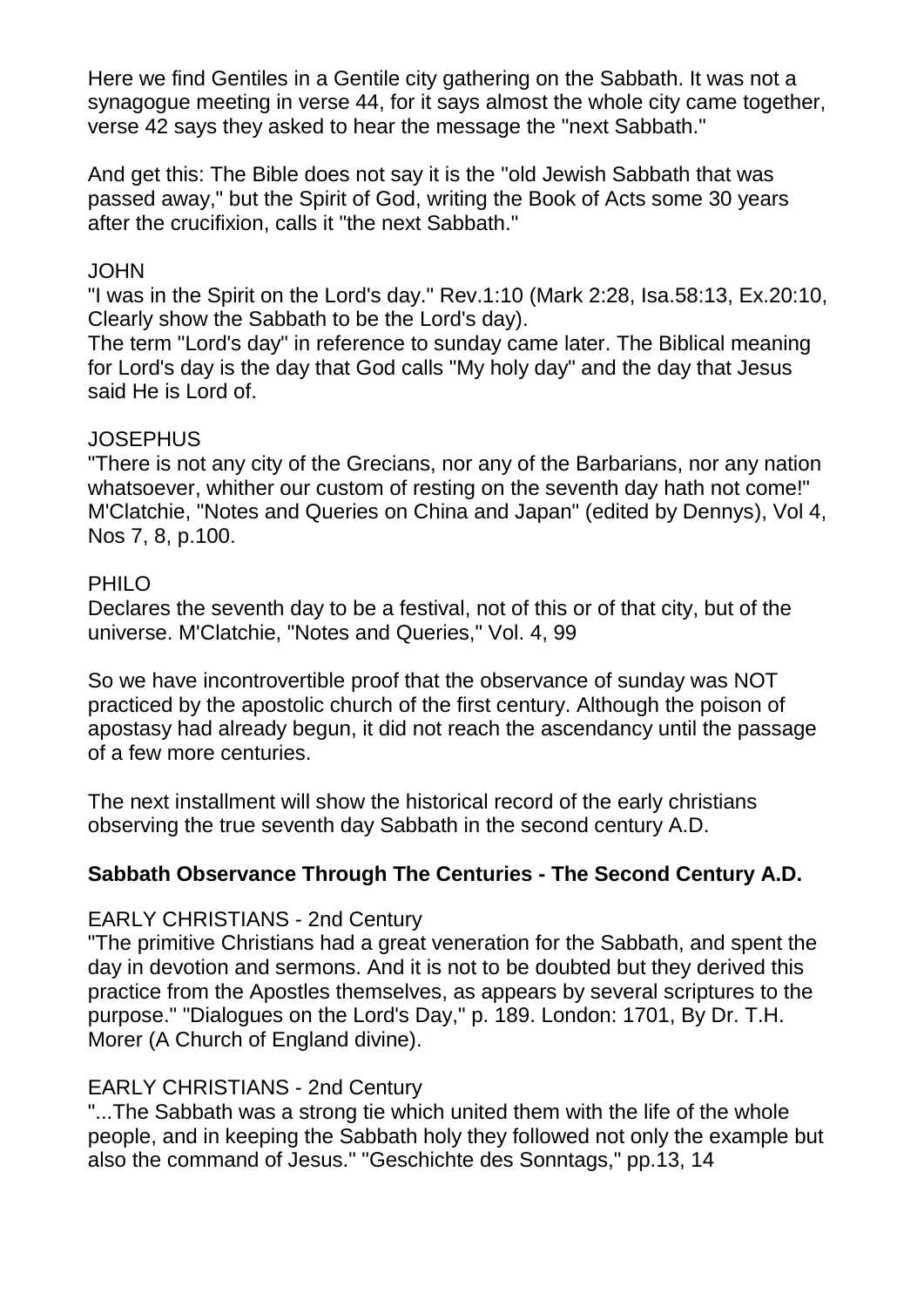### EARLY CHRISTIANS - 2nd Century

"The Gentile Christians observed also the Sabbath," Gieseler's "Church History," Vol.1, ch. 2, par. 30, 93.

## EARLY CHRISTIANS - 2nd Century

"The primitive Christians did keep the Sabbath of the Jews;...therefore the Christians, for a long time together, did keep their conventions upon the Sabbath, in which some portions of the law were read: and this continued till the time of the Laodicean council." "The Whole Works" of Jeremy Taylor, Vol. IX,p. 416 (R. Heber's Edition, Vol XII, p. 416).

## EARLY CHRISTIANS - 2nd Century

"It is certain that the ancient Sabbath did remain and was observed (together with the celebration of the Lord's day) by the Christians of the East Church, above three hundred years after our Saviour's death." "A Learned Treatise of the Sabbath," p. 77

Note: By the "Lord's day" here the writer means Sunday and not the true Sabbath," which the Bible says is the Sabbath. This quotation shows Sunday coming into use in the early centuries soon after the death of the Apostles. It illustrates the apostasy that Paul the Apostle foretold of when he spoke about a great "falling away" from the Truth that would take place soon after his death.

"From the apostles' time until the council of Laodicea, which was about the year 364, the holy observance of the Jews' Sabbath continued, as may be proved out of many authors: yea, notwithstanding the decree of the council against it." "Sunday a Sabbath." John Ley, p.163. London: 1640.

## **Sabbath Observance Through The Centuries - The Third Century A.D.**

EGYPT (OXYRHYNCHUS PAPYRUS) (200-250 A.D.)

"Except ye make the sabbath a real sabbath (sabbatize the Sabbath," Greek), ye shall not see the Father." "The oxyrhynchus Papyri," pt,1, p.3, Logion 2, verso 4-11 (London Offices of the Egypt Exploration Fund, 1898).

## EARLY CHRISTIANS-C 3rd

"Thou shalt observe the Sabbath, on account of Him who ceased from His work of creation, but ceased not from His work of providence: it is a rest for meditation of the law, not for idleness of the hands." "The Anti-Nicene Fathers," Vol 7,p. 413. From "Constitutions of the Holy Apostles," a document of the 3rd and 4th Centuries.

## AFRICA (ALEXANDRIA) ORIGEN

"After the festival of the unceasing sacrifice (the crucifixion) is put the second festival of the Sabbath, and it is fitting for whoever is righteous among the saints to keep also the festival of the Sabbath. There remaineth therefore a sabbatismus, that is, a keeping of the Sabbath, to the people of God (Hebrews 4:9)." "Homily on Numbers 23," par.4, in Migne, "Patrologia Graeca," Vol.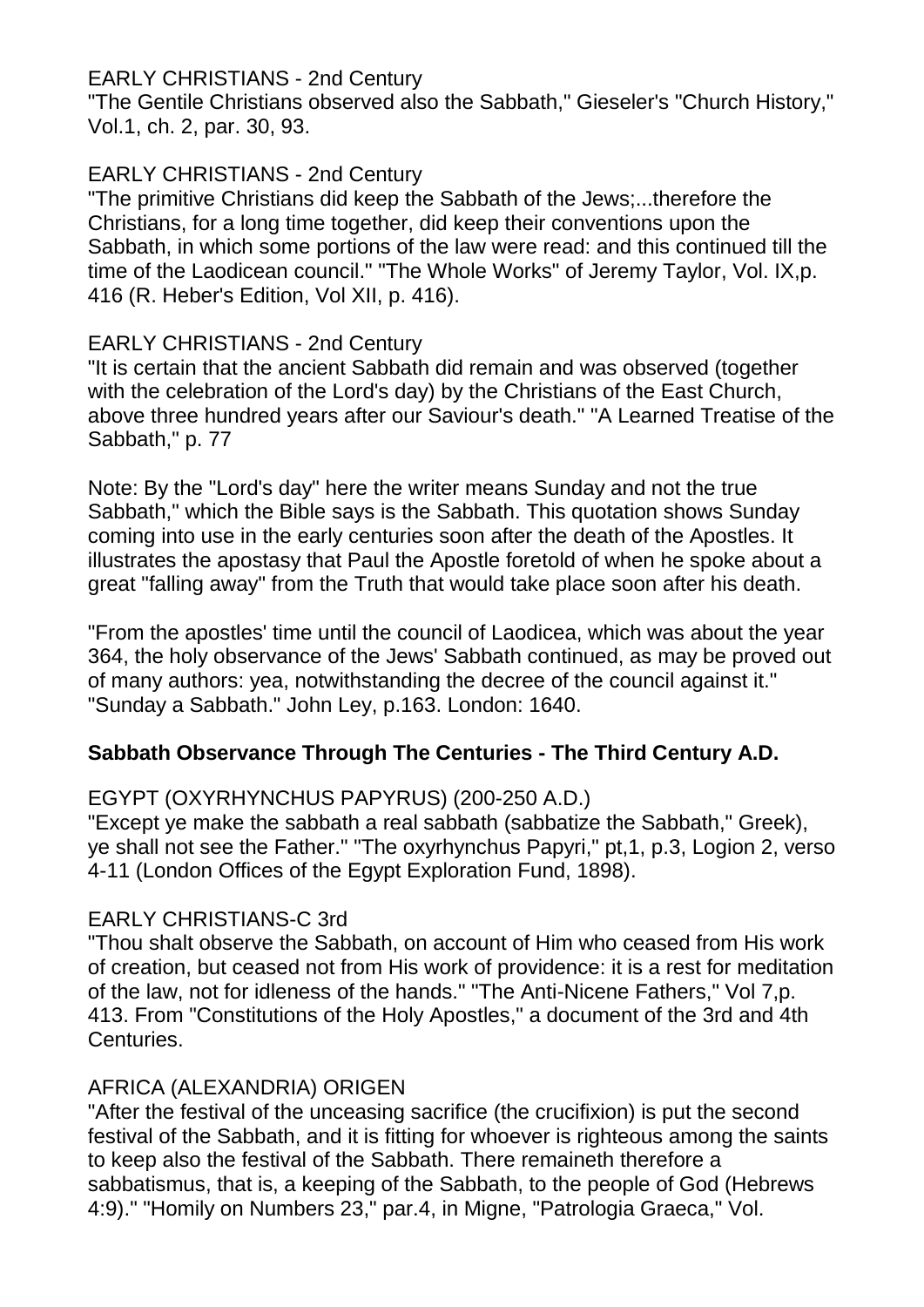12,cols. 749, 750.

## PALESTINE TO INDIA (CHURCH OF THE EAST)

As early as A.D. 225 there existed large bishoprics or conferences of the Church of the East (Sabbath-keeping) stretching from Palestine to India. Mingana, "Early Spread of Christianity." Vol.10, p. 460.

### INDIA (BUDDHIST CONTROVERSY), 220 A.D.)

The Kushan Dynasty of North India called a famous council of Buddhist priests at Vaisalia to bring uniformity among the Buddhist monks on the observance of their weekly Sabbath. Some had been so impressed by the writings of the Old Testament that they had begun to keep holy the Sabbath. Lloyd, "The Creed of Half Japan," p. 23.

### EARLY CHRISTIANS

"The seventh-day Sabbath was...solemnised by Christ, the Apostles, and primitive Christians, till the Laodicean Council did in manner quite abolish the observations of it." "Dissertation on the Lord's Day," pp. 33, 34

## **Sabbath Observance Through The Centuries - The Fourth Century A.D.**

### ITALY AND EAST-C 4th

"It was the practice generally of the Easterne Churches; and some churches of the west...For in the Church of Millaine (Milan);...it seems the Saturday was held in a farre esteeme... Not that the Easterne Churches, or any of the rest which observed that day, were inclined to Iudaisme (Judaism); but that they came together on the Sabbath day, to worship Iesus (Jesus) Christ the Lord of the Sabbath." "History of the Sabbath" (original spelling retained), Part 2, par. 5, pp.73, 74. London: 1636. Dr. Heylyn.

## ORIENT AND MOST OF WORLD

"The ancient Christians were very careful in the observance of Saturday, or the seventh day...It is plain that all the Oriental churches, and the greatest part of the world, observed the Sabbath as a festival...Athanasius likewise tells us that they held religious assembles on the Sabbath, not because they were infected with Judaism, but to worship Jesus, the Lord of the Sabbath, Epiphanius says the same." "Antiquities of the Christian Church," Vol.II Book XX, chap. 3, sec.1, 66. 1137,1138.

### ABYSSINIA

"In the last half of that century St. Ambrose of Milan stated officially that the Abyssinian bishop, Museus, had 'traveled almost everywhere in the country of the Seres' (China). For more than seventeen centuries the Abyssinian Church continued to sanctify Saturday as the holy day of the fourth commandment." Ambrose, DeMoribus, Brachmanorium Opera Ominia, 1132, found in Migne, Patrologia Latima, Vol.17, pp.1131,1132.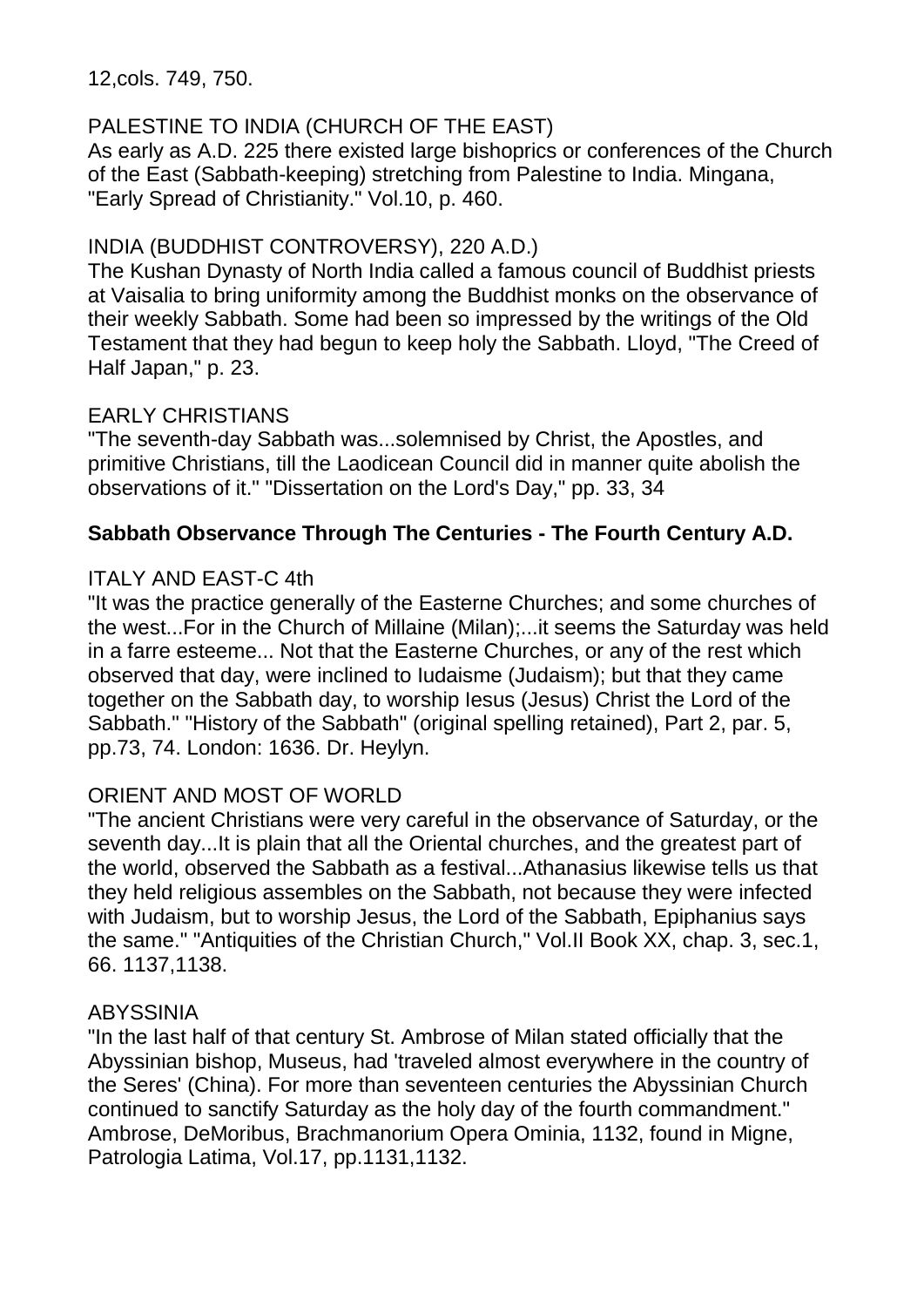### ARABIA, PERSIA, INDIA, CHINA

"Mingana proves that in 370 A.D. Abyssinian Christianity (a Sabbath keeping church) was so popular that its famous director, Musacus, travelled extensively in the East promoting the church in Arabia, Persia, India and China." "Truth Triumphanat,"p.308 (Footnote 27).

### ITALY-MILAN

"Ambrose, the celebrated bishop of Milan, said that when he was in Milan he observed Saturday, but when in Rome observed Sunday. This gave rise to the proverb, 'When you are in Rome, do as Rome does.'" Heylyn, "The History of the Sabbath" (1612)

### SPAIN-COUNCIL ELVIRA (A.D.305)

Canon 26 of the Council of Elvira reveals that the Church of Spain at that time kept Saturday, the seventh day. "As to fasting every Sabbath: Resolved, that the error be corrected of fasting every Sabbath." This resolution of the council is in direct opposition to the policy the church at Rome had inaugurated, that of commanding Sabbath as a fast day in order to humiliate it and make it repugnant to the people.

### SPAIN

It is a point of further interest to note that in north-eastern Spain near the city of Barcelona is a city called Sabadell, in a district originaly inhabited. By a people called both "Valldenses" and Sabbatati."

PERSIA-A.D. 335-375 (40 YEARS PERSECUTION UNDER SHAPUR II) The popular complaint against the Christians-"They despise our sungod, they have divine services on Saturday, they desecrate the sacred the earth by burying their dead in it." Truth Triumphant," p.170.

### PERSIA-A.D.335-375

"They despise our sun-god. Did not Zorcaster, the sainted founder of our divine beliefs, institute Sunday one thousand years ago in honour of the sun and supplant the Sabbath of the Old Testament. Yet these Christians have divine services on Saturday." O'Leary, "The Syriac Church and Fathers," pp.83, 84.

## COUNCIL LAODICEA-A.D.365

"Canon 16-On Saturday the Gospels and other portions of the Scripture shall be read aloud." "Canon 29-Christians shall not Judaize and be idle on Saturday, but shall work on that day; but the Lord's day they shall especially honor, and as being Christians, shall, if possible, do no work on that day." Hefele's "Councils," Vol. 2, b. 6.

## **Sabbath Observance Through The Centuries - The Fifth Century A.D.**

## THE WORLD

"For although almost all churches throughout the world celebrated the sacred mysteries (the Lord's Supper) on the Sabbath of every week, yet the Christians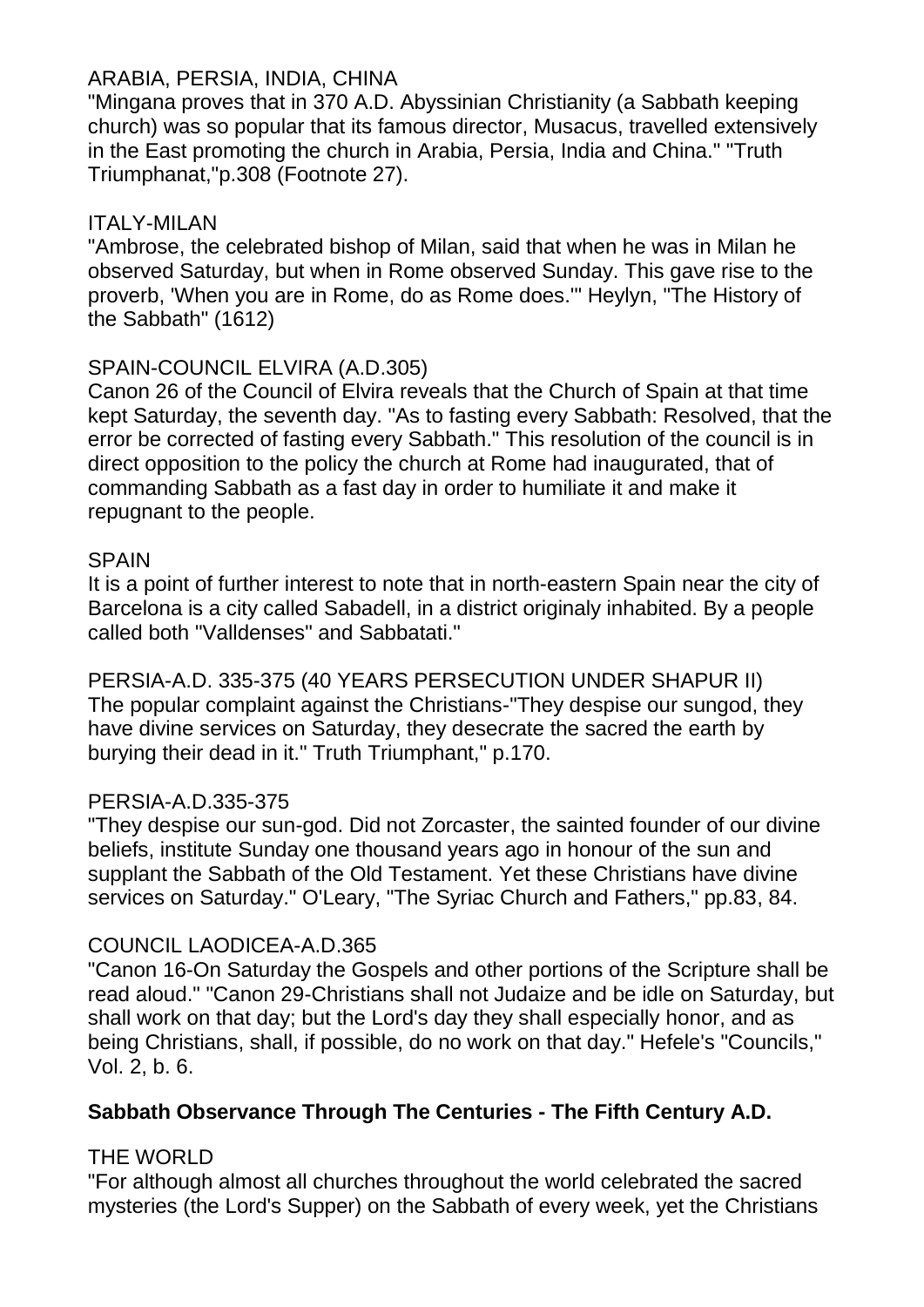of Allexandria and at Rome, on account of some ancient tradition, refuse to do this." The footnote which accompanies the foregoing quotation explains the use of the word "Sabbath." It says: "That is, upon the Saturday. It should be observed, that Sunday is never called "the Sabbath' by the ancient Fathers and historians." Sacrates, "Ecclestical History," Book 5, chap. 22, p. 289.

#### CONSTANTINOPLE

"The people of Constantinople, and almost everywhere, assemble together on the Sabbath, as well as on the first day of the week, which custom is never observed at Rome or at Alexandria." Socrates, "Ecclesiastical History," Book 7, chap.19.

### THE WORLD-AUGUSTINE, BISHOP OF HIPPO (NORTH AFRICA)

Augustine shows here that the Sabbath was observed in his day "in the greater part of the Christian world," and his testimony in this respect is all the more valuable because he himself was an earnest and consistent Sunday-keeper. See "Nicene and Post-Nicene Fathers," 1st Series, Vol.1, pp. 353, 354.

#### POPE INNOCENT (402-417)

Pope Sylvester (314-335) was the first to order the churches to fast on Saturday, and Pope Innocent (402-417) made it a binding law in the churches that obeyed him, (In order to bring the Sabbath into disfavour.) "Innocentius did ordain the Saturday or Sabbath to be always fasted." Dr. Peter Heylyn, "History of the Sabbath, Part 2, p. 44.

### THROUGH THE FIFTH CENTURY A.D.

Down even to the fifth century the observance of the Jewish Sabbath was continued in the Christian church. "Ancient Christianity Exemplified," Lyman Coleman, ch. 26, sec. 2, p. 527.

In Jerome's day (420 A.D.) the devoutest Christians did ordinary work on Sunday. "Treatise of the Sabbath Day," by Dr. White, Lord Bishop of Ely, p. 219.

### FRANCE

"Wherefore, except Vespers and Nocturns, there are no public services among them in the day except on Saturday (Sabbath) and Sunday." John Cassian, A French monk, "Institutes," Book 3, ch. 2.

### AFRICA

"Augustine deplored the fact that in two neighbouring churches in Africa one observes the seventh-day Sabbath, another fasted on it." Dr. Peter Heylyn, "The History of the Sabbath." p. 416.

### SPAIN (400 A.D.)

"Ambrose sanctified the seventh day as the Sabbath (as he himself says). Ambrose had great influence in Spain, which was also observing the Saturday Sabbath." Truth Triumphant, p. 68.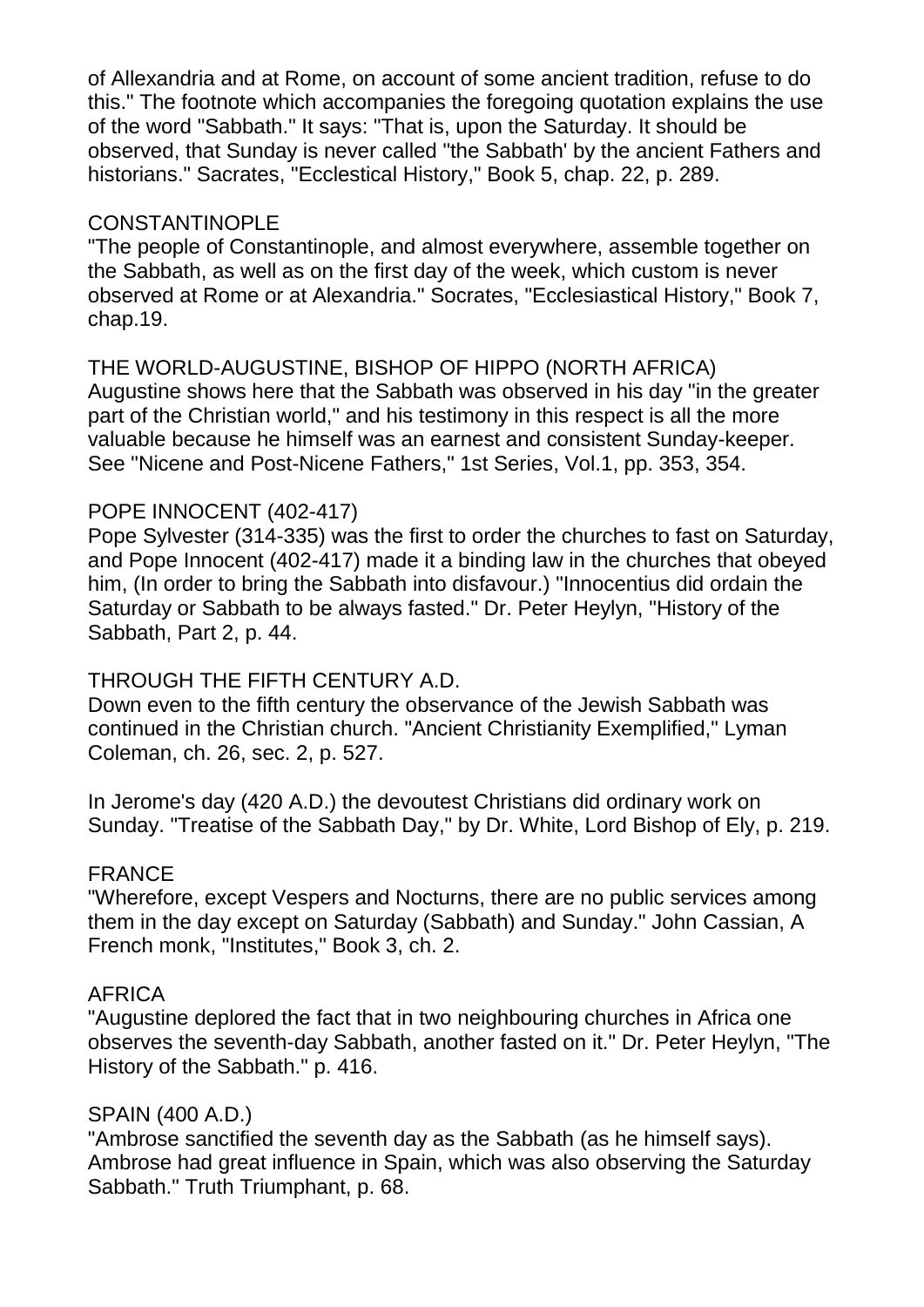SIDONIUS (SPEAKING OF KING THEODORIC OF THE GOTHS, A.D. 454- 526)

"It is a fact that it was formerly the custom in the East to keep the Sabbath in the same manner as the Lord's day and to hold sacred assemblies: while on the other hand, the people of the West, contending for the Lord's day have neglected the celebration of the Sabbath." "Apollinaries Sidonli Epistolae," lib.1, 2; Migne, 57.

### CHURCH OF THE EAST

"Mingana proves that in 410 Isaac, supreme director of the Church of the East, held a world council,-stimulated, some think, by the trip of Musacus,-attended by eastern delegates from forty grand metrop olitan divisions. In 411 he appointed a metropolitan director for China. These churches were sanctifying the seventh day."

### EGYPT

"There are several cities and villages in Egypt where, contrary to the usage established elsewhere, the people meet together on Sabbath evenings, and, although they have dined previously, partake of the mysteries." Sozomen. "Ecclesiastical History Book 7, ch. 119

### **Sabbath Observance Through The Centuries - The Sixth Century A.D.**

### SCOTTISH CHURCH

"In this latter instance they seemed to have followed a custom of which we find traces in the early monastic church of Ireland by which they held Saturday to be the Sabbath on which they rested from all their labours." W.T. Skene, "Adamnan Llife of St. Columbs" 1874, p.96.

### SCOTLAND, IRELAND

"We seem to see here an allusion to the custom, observed in the early monastic Church of Ireland, of keeping the day of rest on Saturday, or the Sabbath." "History of the Catholic Church in Scotland," Vol.1, p. 86, by Catholic histsorian Bellesheim.

### SCOTLAND-COLULMBA

"Having continued his labours in Scotland thirty-four years, he clearly and openly foretold his death, and on Saturday, the month of June, said to his disciple Diermit: "This day is calleld the Sabbath, that is the rest day, and such will it truly be to me; for it will put an end to my labours.'" "Butler's Lives of the Saints," Vol.1, A.D. 597, art. "St. Columba" p. 762

### COLUMBA (RE DR. BUTLER'S DESCRIPTION OF HIS DEATH)

The editor of the best biography of Colulmba says in a footnote: "Our Saturday. The custom to call the Lord's day Sabbath did not commence until a thousand years later." Adamnan's "Life of Columba" (Dublin, 1857), p. 230.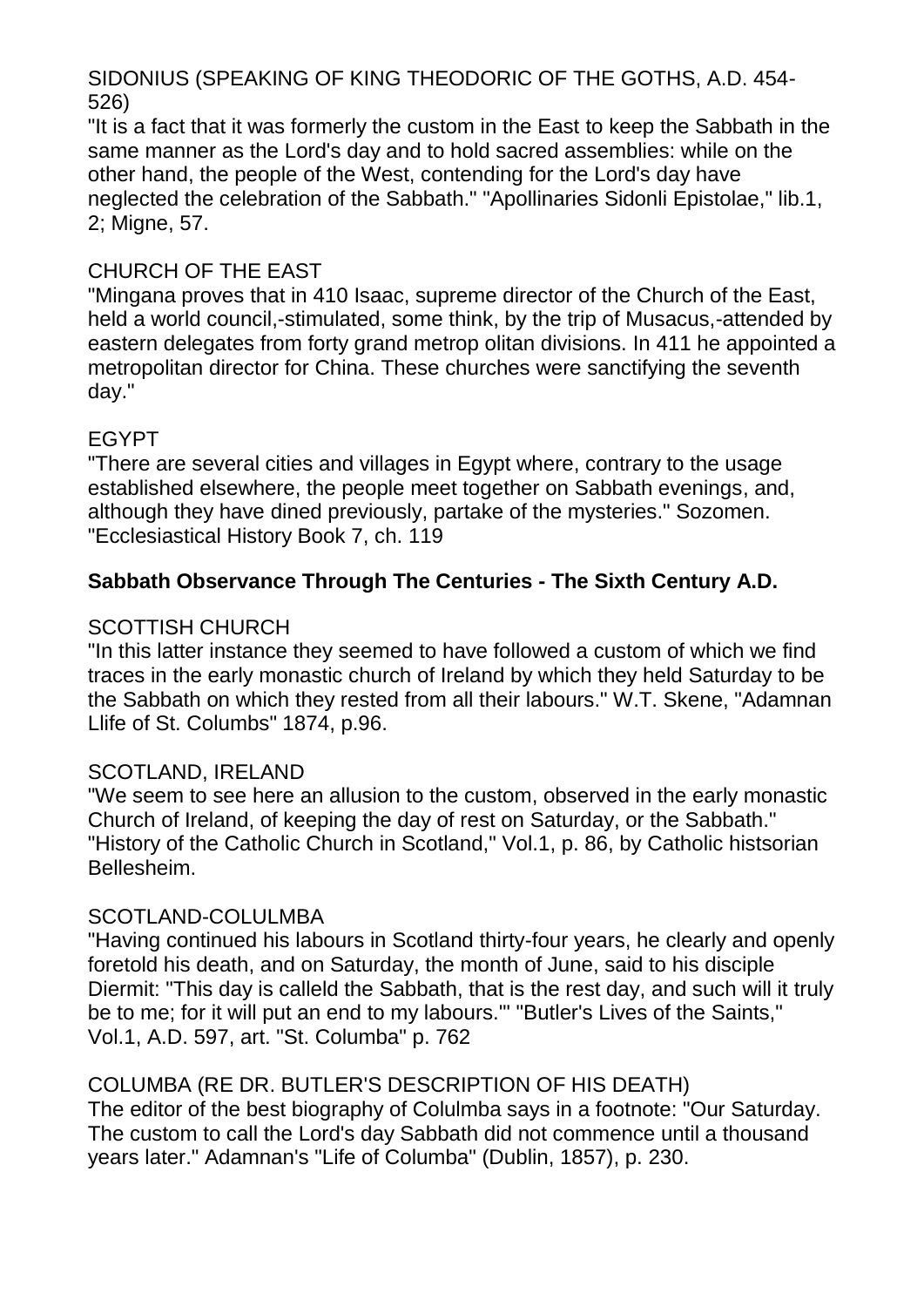## **Sabbath Observance Through The Centuries - The Seventh Century A.D.**

### SCOTLAND AND IRELAND

Professor James C. Moffatt, D.D., Professor of Church History at Princeton, says: It seems to have been customary in the Celtic churches of early times, in Ireland as well as Scotland, to keep Saturday, the Jewish Sabbath, as a day of rest from labour. They obeyed the fourth commandment literally upon the seventh day of week." "The Church in Scotland," p.140.

### SCOTLAND AND IRELAND

"The Celts used a Latin Bible unlike the Vulgate (R.C.) and kept Saturday as a day of rest, with special religious services on Sunday." Flick, "The Rise of Mediaeval Church," p. 237

### ROME

Gregory I (A.D. 590-640) wrote against "Roman citizens (who) forbid any work being done on the Sabbath day." "Nicene and Post- Nicene Fathers," Second Series, Vol, XIII, p.13, epist. 1

### ROME (POPE GREGORY I,A.D.590 TO 604)

"Gregory, bishop by the grace of God to his well-beloved sons, the Roman citizens: It has come to me that certain men of perverse spirit have disseminated among you things depraved and opposed to the holy faith, so that they forbid anything to be done on the day of the Sabbath. What shall I call them except preachers of anti-Christ?" Epistles, b.13:1

### ROME (POPE GREGORY I)

Declared that when anti-Christ should come he would keep Saturday as the Sabbath. "Epistles of Gregory I, "b 13, epist.1. found in "Nicene and Post-Nicene Fathers."

"Moreover, this same Pope Gregory had issued an official pronouncement against a section of the city of Rome itself because the Christian believers there rested and worshipped on the Sabbath." "Epistles of Gregory I, "b 13, epist.1. found in "Nicene and Post-Nicene Fathers."

## **Sabbath Observance Through The Centuries - The Eighth Century A.D.**

COUNCIL OF FRIAUL, ITALY-A.D. 791 (CANON 13)

"We command all Christians to observe the Lord's day to be held not in honour of the past Sabbath, but on account of that holy night of the first of the week called the Lord's day. When speaking of that Sabbath which the Jews observe, the last day of the week, and which also our peasants observe.." Mansi, 13, 851

## PERSIA AND MESOPOTAMIA

"The hills of Persia and the valleys of the Tigris and Euphrates reechoed their songs of praise. They reaped their harvests and paid their tithes. They repaired to their churches on the Sabbath day for the worship of God."

"Realencyclopaedie fur Protestatische and Krche," art. "Nestorianer"; also Yule,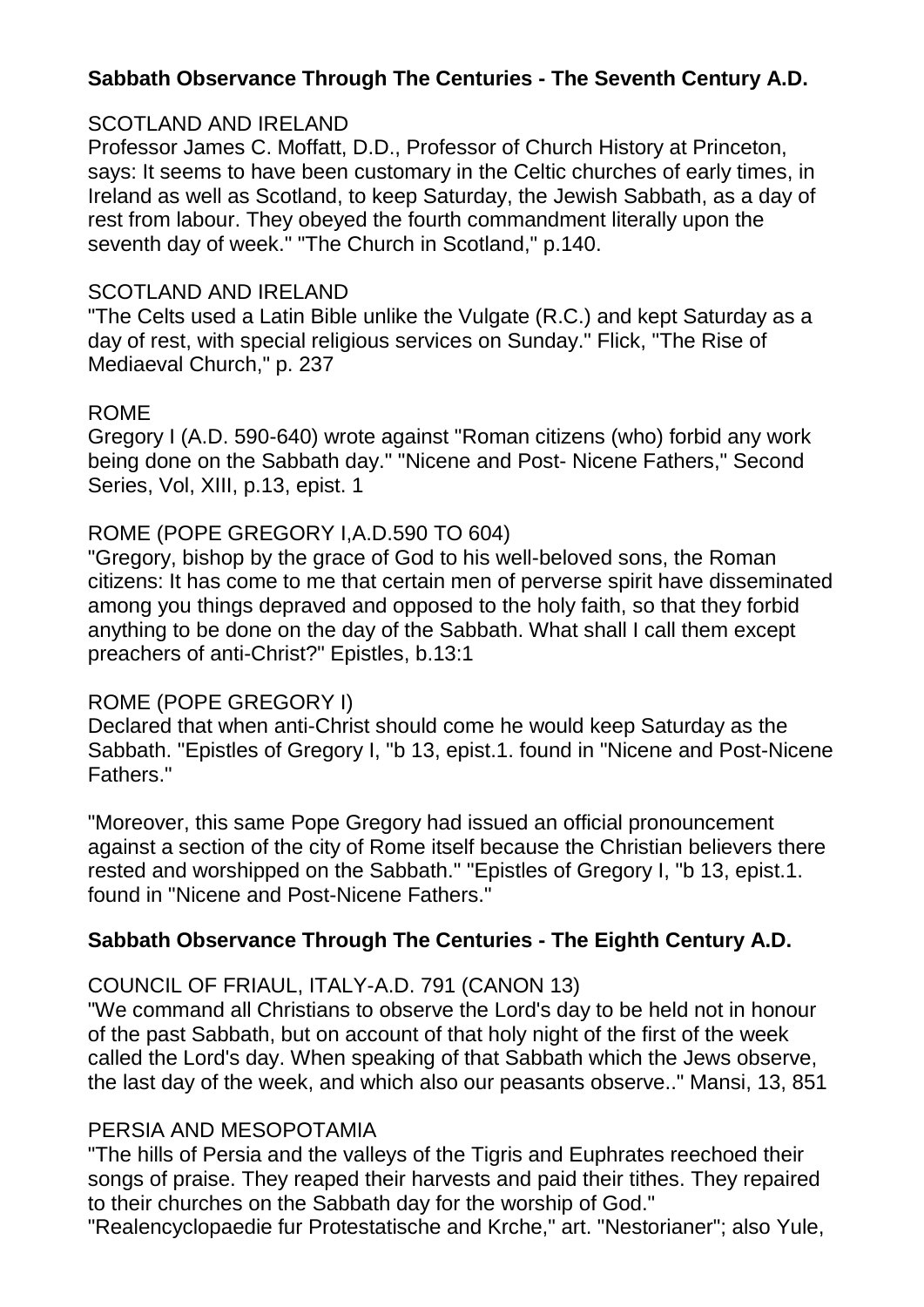"The Book of ser Marco Polo," Vol.2, p.409.

## INDIA, CHINA, PERSIA, ETC

"Widespread and enduring was the observance of the seventh-day Sabbath among the believers of the Church of the East and the St. Thomas Christians of India, who never were connected with Rome. It also was maintained among those bodies which broke off from Rome after the Council of Chalcedon namely, the Abyssinians, the Jacobites, the Maronites, and the Armenians," Schaff-Herzog, The New Enclopadia of Religious Knowledge," art. "Nestorians"; also Realencyclopaedie fur Protestantische Theologie und Kirche," art. "Nestorianer."

COUNCIL OF LIFTINAE, BELGIUM-A.D.745 (ATTENDED BY BONIFACE) "The third allocution of this council warns against the observance of the Sabbath, referring to the decree of the council of Laodicea." Dr. Hefele, Counciliengfesch, 3, 512, sec. 362

### CHINA-A.D.781

In A.D. 781 the famous China Monument was inscribed in marble to tell of the growth of Christianity in China at that time. The inscription, consisting of 763 words, was unearthed in 1625 near the city of Changan and now stands in the "Forest of Tablets," Changan. The following extract from the stone shows that the Sabbath was observed:

"On the seventh day we offer sacrifices, after having purified our hearts, and received absolution for our sins. This religion, so perfect and so excellent, is difficult to name, but it enlightens darkness by its brilliant precepts." Christianity in China, M. I'Abbe Huc, Vol. I, ch.2, pp. 48, 49

## **Sabbath Observance Through The Centuries - The Ninth Century A.D.**

### BULGARIA

"Bulgaria in the early season of its evangelization had been taught that no work should be performed on the Sabbath." Responsa Nicolai Papae I and Con-Consulta Bulllllgarorum, Responsum 10, found in Mansi, Sacrorum Concilorum Nova et Amplissima Colectio, Vol.15; p. 406; also Hefele, Conciliengeschicte, Vol.4, sec. 478

### BULGARIA

(Pope Nicholas I, in answer to letter from Bogaris, ruling prince of Bulgaria.) "Ques. 6-Bathing is allowed on Sunday. Ques. 10-One is to cease from work on Sunday, but not also on the Sabbath." Hefele, 4,346- 352, sec. 478

The Bulgarians had been accustomed to rest on the Sabbath. Pope Nicholas writes against this practice.

### CONSTANTINOPLE

(Photuus, Patriarch of Constantinople {in counter- synod that deposed Nicolas}, thus accused Papacy). Against the canons, they induced the Bulgarians to fast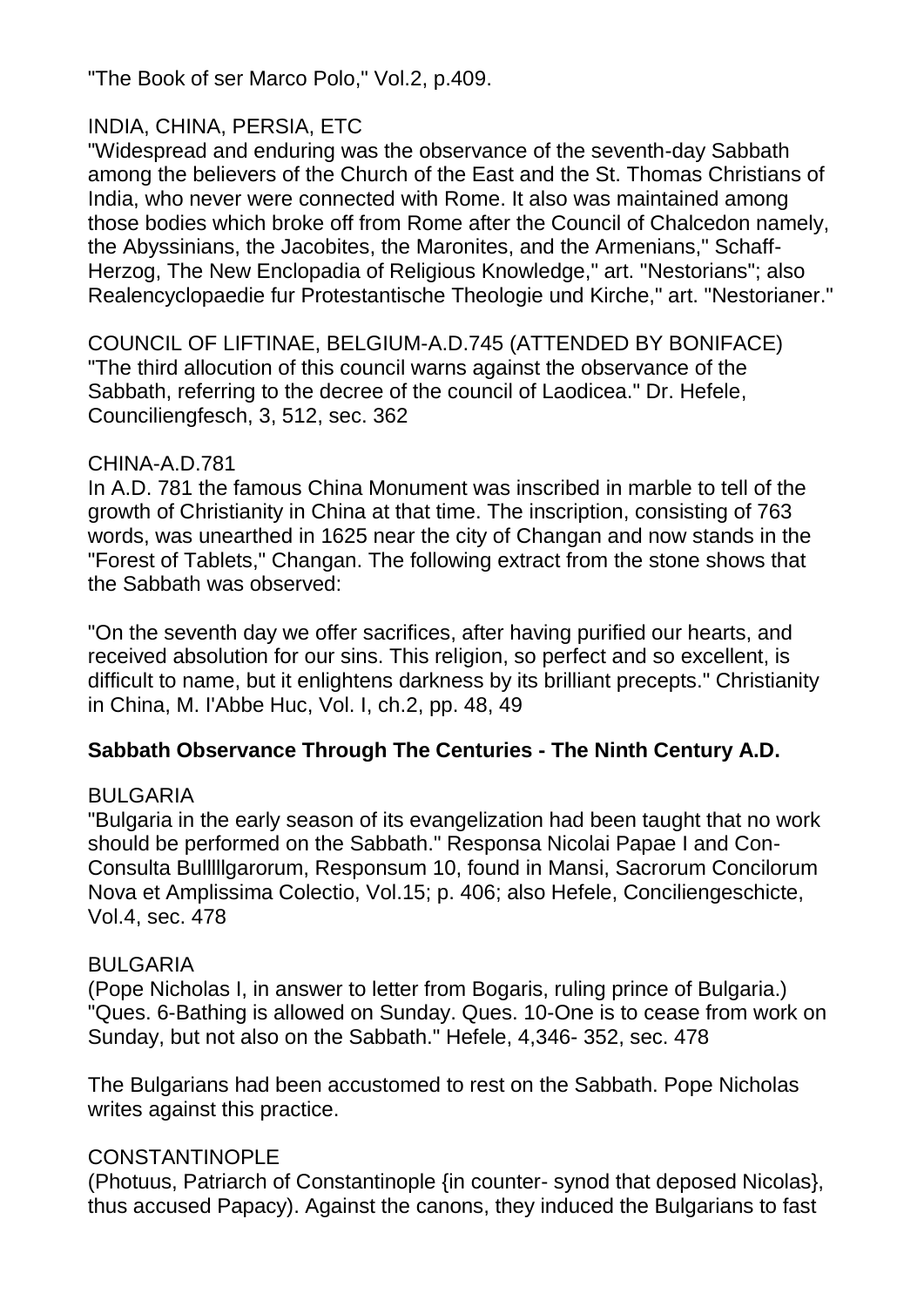on the Sabbath." Photius, vonKard, Hergenrother, 1, 643

Note: The Papacy had always tried to bring the seventh-day Sabbath into disrepute by insisting that all should fast on that day. In this manner (she sought to turn people towards Sunday, the first day, the day that Rome had adopted.

#### ATHINGIANS

Cardinal Hergenrother says that they stood in intimate relation with Emperor Michael II (821-829) and testifies that they observed the Sabbath. Kirchengeschichte, 1, 527

#### INDIA, ABYSSINIA

"Widespread and enduring was the observance of the seventh-day Sabbath among the believers of the Church of the East and the St. Thomas Christians of India. It was also maintained by the Abyssinians.

### BULGARIA

"Pope Nicholas I, in the ninth century, sent the ruling prince of Bulgaria a long document saying in it that one is to cease from work on Sunday, but not on the Sabbath. The head of the Greek Church, offended at the interference of the Papacy, declared the Pope ex-communicated." Truth Triumphant, p. 232

### **Sabbath Observance Through The Centuries - The Tenth Century A.D.**

### **SCOTLAND**

"They worked on Sunday, but kept Saturday in a Sabbatical manner." A history of Scotland from the Roman Occupation, Vol. I, p.96. Andrew Lang

### CHURCH OF THE EAST-Kurdistan

"The Nestorians eat no pork and keep the Sabbath. They believe in neither auricular confession nor purgatory." Schaff-Herzog, "The New Encyclopaedia of Religious Knowledge," art. "Nestorians."

### WALDENSES

"And because they observed no other day of rest but the Sabbath days, they called them Insabathas, as much as to say, as they observed no Sabbath." Luther's "Fore-Runners" (original spelling), PP. 7, 8

#### WALDENSES

Roman Catholic writers try to evade the apostolic origin of the Waldenses, so as to make it appear that the Roman is the only apostolic church, and that all others are later novelties. And for this reason they try to make out that the Waldenses originated with Peter Waldo of the twelfth century. Dr. Peter Allix says:

"Some Protestants, on this occasion, have fallen into the snare that was set for them...It is absolutely false, that these churches were ever found by Peter Waldo...it is a pure forgery." Ancient Church of Piedmont, pp.192, Oxford: 1821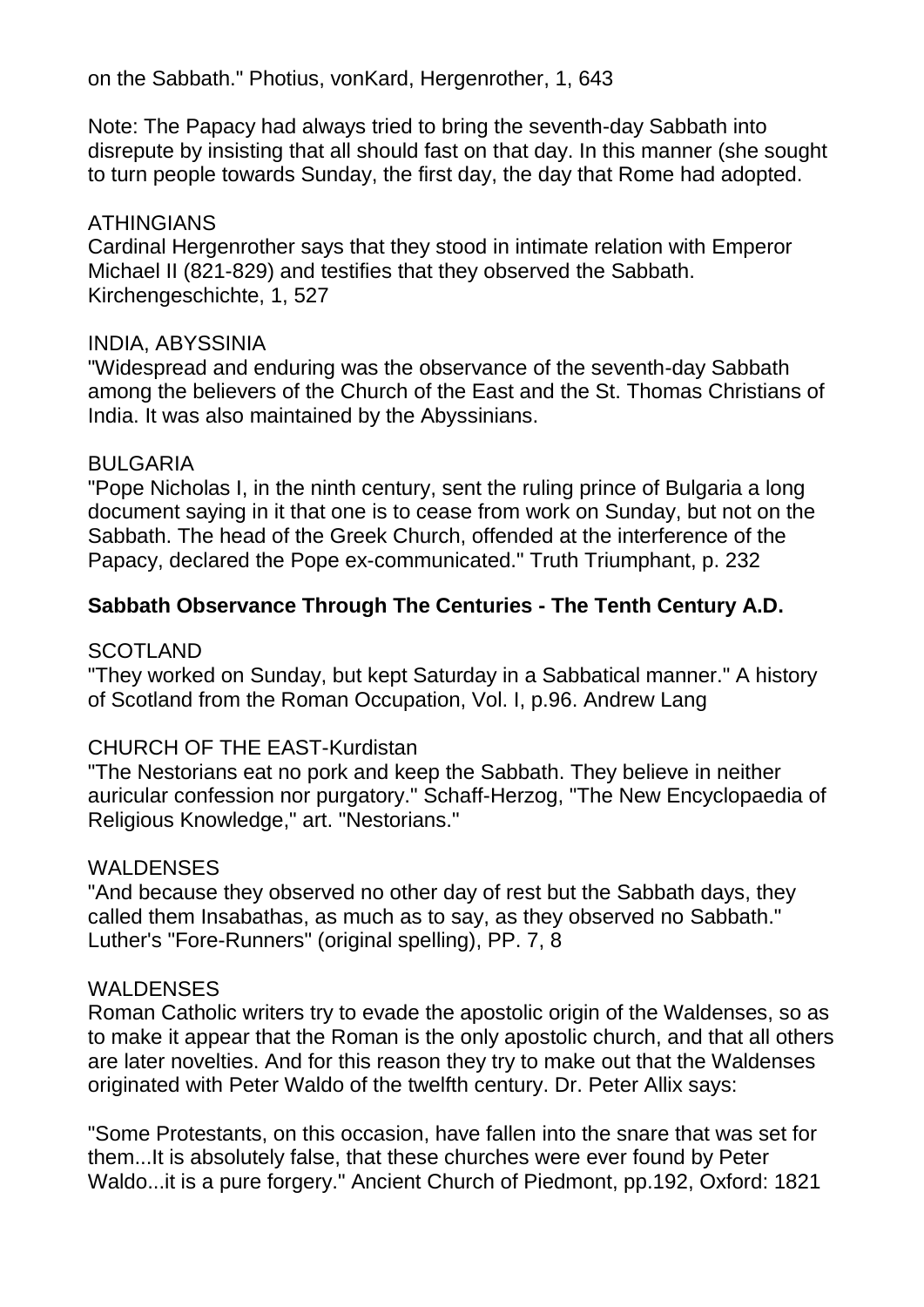### **WALDENSES**

"It is not true, that Waldo gave this name to the inhabitants of the valleys: they wewre called Waldenses, or Vaudes, before his time, from the valleys in which they dwelt." "Id., p. 182

### **WALDENSES**

On the other hand, he "was called Valdus, or Waldo, because he received his religious notions from the inhabitants of the valleys." History of the Christian Church, William Jones, Vol II, p.2

### **Sabbath Observance Through The Centuries - The Eleventh Century A.D.**

### **SCOTLAND**

They held that Saturday was properly the Sabbath on which they abstained from work. "Celtic Scotland," Vol. 2, p. 350

### **SCOTLAND**

"They worked on Sunday, but kept Saturday in a sabbatical manner...These things Margaret abolished." A History of Scotland from the Roman Occupation," Vol.1, p. 96.

### SCOTLAND

"It was another custom of theirs to neglect the reverence due to the Lord's day, by devoting themselves to every kind of worldly business upon it, just as they did upon other days. That this was contrary to the law, she (Queen Margaret) proved to them as well by reason as by authority. 'Let us venerate the Lord's day,' said she, 'because of the resurrection of our Lord, which happened upon that day, and let us no longer do servile works upon it; bearing in mind that upon this day we were redeemed from the slavery of the devil. The blessed Pope Gregory affirms the same.'" Life of Saint Margaret, Turgot, p. 49 (British Museum Library)

### **SCOTLAND**

(Historian Skene commenting upon the work of Queen Margaret) "Her next point was that they did not duly reverence the Lord's day, but in this latter instance they seemed to have followed a custom of which we find traces in the early Church of Ireland, by which they held Saturday to be the Sabbath on which they rested from all their labours." Skene, "Celtic Scotland," Vol.2, p. 349

### SCOTLAND AND IRELAND

"T. Ratcliffe Barnett, in his book on the fervent Catholic queen of Scotland who in 1060 was first to attempt the ruin of Columba's brethren, writes: 'In this matter the Scots had perhaps kept up the traditional usage of the ancient Irish Church which observed Saturday instead of Sunday as the day of rest.'" Barnett, "Margaret of Scotland: Queen and Saint," p.97

### COUNCIL OF CLERMONT

"During the first crusade, Pope Urban II decreed at the council of Clermont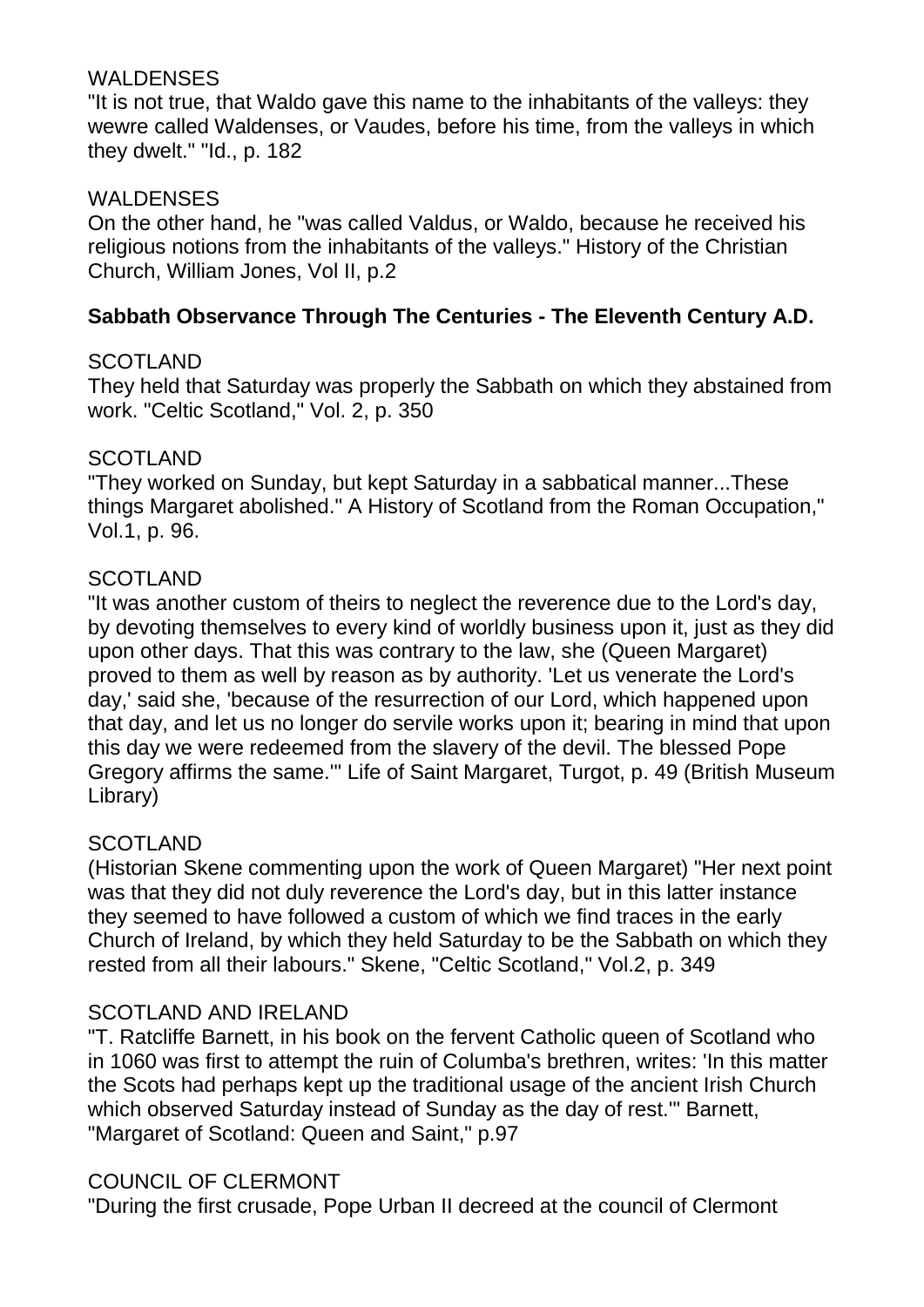(A.D.1095) that the Sabbath be set aside in honour of the Virgin Mary." History of the Sabbath, p.672

### CONSTANTINOPLE

"Because you observe the Sabbath with the Jews and the Lord's Day with us, you seem to imitate with such observance the sect of Nazarenes." Migne, "Patrologia Latina," Vol. 145, p.506; also Hergenroether, "Photius," Vol. 3, p.746. (The Nazarenes were a Christian denomination.)

#### GREEK CHURCH

"The observance of Saturday is, as everyone knows, the subject of a bitter dispute between the Greeks and the Latins." Neale, "A History of the Holy Eastern Church," Vol 1, p. 731. (Referring to the separation of the Greek Church from the Latin in 1054)

### **Sabbath Observance Through The Centuries - The Twelveth Century A.D.**

### LOMBARDY

"Traces of Sabbath-keepers are found in the times of Gregory I, Gregory VII, and in the twelfth century in Lombardy." Strong's Cyclopaedia, 1, 660

### WALDENSES

"Robinson gives an account of some of the Waldenses of the Alps, who were called Sabbati, Sabbatati, Insabbatati, but more frequently Inzabbatati. "One says they were so named from the Hebrew word Sabbath, because they kept the Saturday for the Lord's day.'" General History of the Baptist Denomination, Vol.II, P. 413

### SPAIN (Alphonse of Aragon)

"Alphonse, king of Aragon, etc., to all archbishopss, bishops and to all others...'We command y;ou that heretics, to wit, Waldenses and Insabbathi, should be expelled away from the face of God and from all Catholics and ordered to depart from our kingdom.'" Marianse, Praefatio in Lucam Tudensem, found in "Macima Gibliotheca Veterum Patrum," Vol.25, p.190

HUNGARY FRANCE, ENGLAND, ITALY, GERMANY. (Referring to the Sabbath- keeping Pasagini) "The spread of heresy at this time is almost incredible. From Gulgaria to the Ebro, from nothern France to the Tiber, everywhere we meet them. Whole countries are infested, like Hungary and southern France; they abound in many other countries, in Germany, in Italy, in the Netherlands and even in England they put forth their efforts." Dr. Hahn, "Gesch. der Ketzer." 1, 13, 14

## WALDENSES

"Among the documents. we have by the same peoples, an explanation of the Ten Commandments dated by Boyer 1120. Observance of the Sabbath by ceasing from worldly labours, is enjoined." Blair, History of the Waldenses, Vol.1, p. 220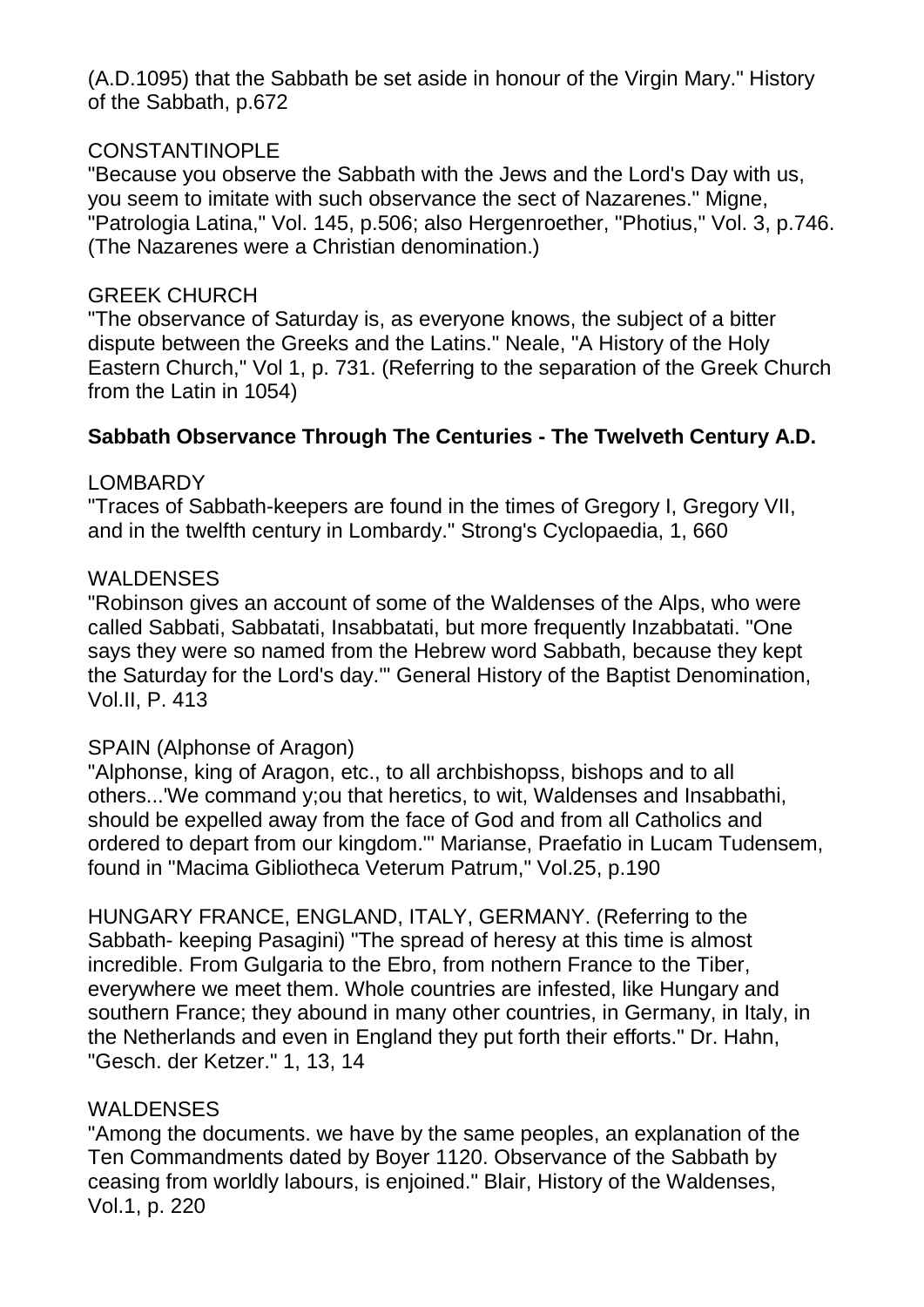## WALES

"There is much evidence that the Sabbath prevailed in Wales university until A.D.1115, when the first Roman bishop was seated at St. David's. The old Welslh Sabbath-keeping churches did not even then altogether bow the knee to Rome, but fled to their hiding places." Lewis, "Seventh Day Baptists in Europe and America," Vol.1, p.29

## FRANCE

"For twenty years Peter de Bruys stirred southern France. He especialy emphasised a day of worship that was recognized at that time amaong the Celtic churches of the British Isles, among the Paulicians, and in the great Church of the East namely, the the seventh day of the fourth commandment."

## PASAGINI

The papal author, Bonacursus, wrote the following against the "Pasagaini": "Not a few, but many know what are the errors of those who are called Pasaagini...First, they teach that we should obey the Sabbath. Furthermore, to increase their error, they condemn and reject all the church Fathers, and the whole Roman Church." D'Achery, Spicilegium I,f.211-214; Muratory, Antiq. med. aevi.5, f.152, Hahn, 3, 209

## **Sabbath Observance Through The Centuries - The Thirteenth Century A.D.**

## **WALDENSES**

"They say that the blessed Pope Sylvester was the Antichrist of whom mention is made in the Epistles of SSt. Paul as having been the son of perdition.[They also say] that the keeping of the Sabbath ought to take place." Ecclesiastical History of the Ancient Churches ofPiedmont," p.169 (by prominent Roman Cathholic author writing about Waldenses)

### FRANCE (Waldenses)

To destroy completely these heretics Pope Innocent III sent Dominican inquistors into France, and also crusaders, promising "a plenary remission of all sins, to those who took on them the crusade...against the albigenses." Catholic Encyclopaedia, Vol.XII, art."Raymond VI," p. 670

## WALDENSES OF FRANCE

"The inquisitors...[declare] that the sign of a Vaudois, deemed worthy of death, was that he followed Christ and sought to obey the commandments fo God." History of the Inquisition of the Middle Ages," H.C.Les, vol.1

### FRANCE

Thousands of God's people were tortured to death by the Inquisition, buried alive, burned to death, or hacked to pieces by the crusaders. While devastating the city of Biterre the soldiers asked the Catholic leaders how they should know who were heretics; "Slay them all, for the Lord knows who is His." History of the Inquisition, pp.96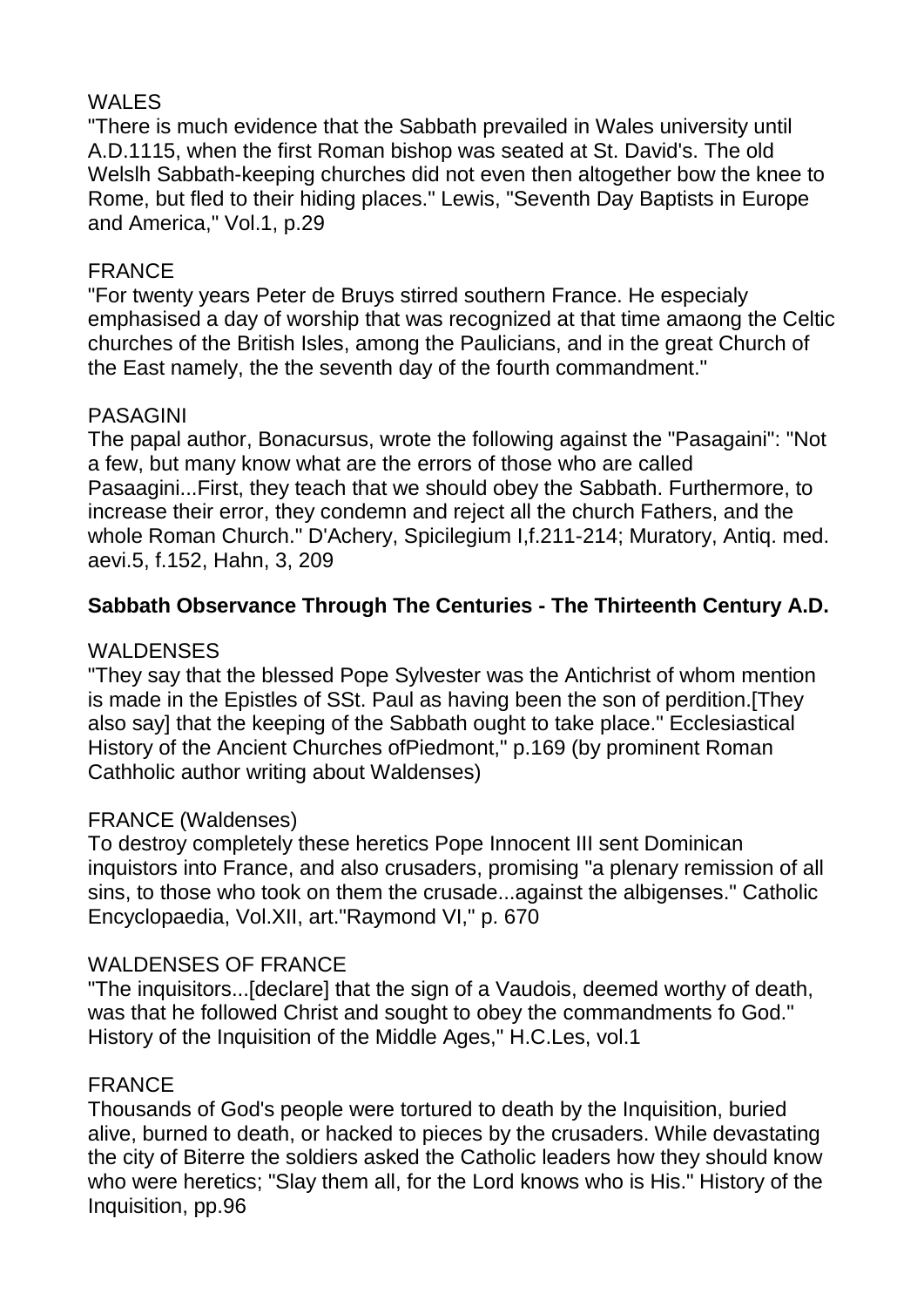### FRANCE-KING LOUIS IX,1229

Published the statute "Cupientes" in which he charges himself to clear southern France from heretics as the Sabbath-keepers were called.

### WALDENSES OF FRANCE

"The heresy of the Vaudois, or poor people of Lyons, is of great antiquity, for some say that it has been continued down ever since the time of Pope Sylvester; and others, ever since that of the apostles." The Roman Inquisitor, Reinerus Sacho, writing about 1230

### FRANCE-Council Toulouse, 1229

Canons against Sabbath-keepers: "Canon 3.-The lords of the different districts shall have the villas, houses and woods diligently searched, and the hidingplaces of the heretics destroyed.

"Canon 14-Lay members are not allowed to possess the books of either the Old or the New Testaments." Hefele, 5, 931, 962

### EUROPE

"The Paulicians, Petrobusinas, Passaginians, Waldenses, Insabbatati were great Sabbath-keeping bodies of Europe down to 1250 A.D."

### PASAGINIANS

Dr. Hahn says that if the Pasaginians referred to the 4th Commandment to support the Sabbath, the Roman priests answered, "The Sabbath symbolised the eternal rest of the saints."

### **MONGOLIA**

"The Mongolian conquest did not injure the Church of the East. (Sabbathkeeping.) On the contrary, a number of the Mongolian princes and a larger number of Mongolian queens were members of this church."

### **Sabbath Observance Through The Centuries - The Fourteenth Century A.D.**

## **WALDENSES**

"That we are to worship one only God, who is able to help us, and not the Saints departed; that we ought to keep holy the Sabbath day." Luther's Fore-runners," p. 38

## INSABBATI

"For centuries evangelical bodies, especially the Waldenses, were called Insabbati because of Sabbath-keeping." Gui, Manueld' Inquisiteur

### BOHEMIA, 1310 (Modern Czechoslovakia)

"In 1310, two hundred years before Luther's theses, the Bohemian brethern constituted onefourth of the population of Bohemia, and that they were in touch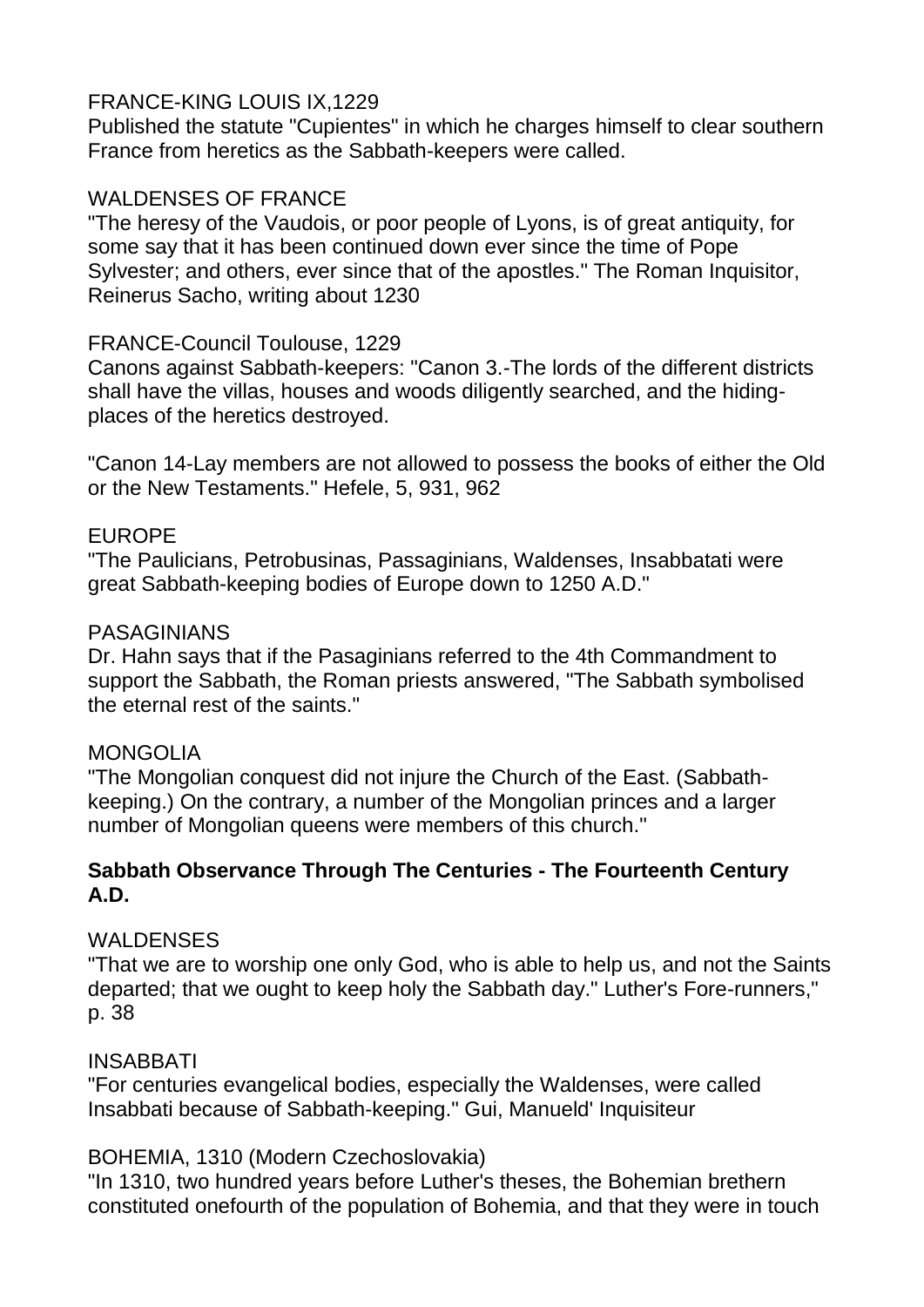with the Waldenses who abounded in Austria, Lombardy,. Bohemia, north Germany, Thuringia, Brandenburg, and Moravia. Erasmus pointed out how strictly Bohemian Waldenses kept the seventh day Sabbath." Armitage, "A History of the Baptists," p.313; Cox, "The Literature of the Sabbath Question," vol. 2, pp. 201-202

#### NORWAY

Then, too, in the "Catechism" that was used during the fourteenth century, the Sabbath commandment read thus; "Thou shalt not forget to keep the seventh day." This is quoted from "Documents and Studies Concerning the History of the Lutheran Catechism in the Nordish Churches," p.89. Christiania 1893

#### NORWAY

"Also the priests have caused the people to keep Saturdays as Sundays." Theological Periodicals for the Evangelical Lutheran Church in Norway, Vol.1, p.184 Oslo

### ENGLAND, HOLLAND, BOHEMIA

"We wrote of the Sabbatarians in Bohemia, Transylvania, England and Holland between 1250 and 1600 A.D." Truth Triumphant, Wilkinson, p.309

### **Sabbath Observance Through The Centuries - The Fifteenth Century A.D.**

#### BOHEMIA

"Erasmus testifies that even as late as about 1500 these Bohemians not only kept the seventh day scrupulously, but also were called Sabbatarians." Cox, "The Literature of the Sabbath Question," Vol.2, pp.201, 202 "Truth Triumphant," p.264

### NORWAY

(Church Council held at Bergin, August 22,1435) "The first matter concerned a keeping holy of Saturday. It had come to the earth of the archbishop that people in different places of the kingdom had ventured the keeping holy of Saturday. It is strictly forbidden-it is stated-in the Church Law, for any one to keep or to adopt holy-days, outside of those which the pope, archbishop, or bishops appoint." The History of the Norwegian Church under Catholicism, R. Keyser, Vol.II, p. 488.Oslo: 1858

NORWAY, 1435 (Catholic Provincial Council at Bergin) "We are informed that some people in different districts of the kingdom, have adopted and observed Saturday-keeping. It is severely forbidden-in holy church canon-one and all to observe days excepting those which the holy Pope archbishop, or the bishops command. Saturday-keeping must under no circumstances be permitted hereafter further than the church canon commands. Therfore, we counsil all the friends of God throughout all Norway who want to be obedient towards the holy church to let this evil of Saturday- keeping alone; and the rest we forbid under penalty of sever church punishment to keep Saturday holy." Dip. Norveg., 7, 397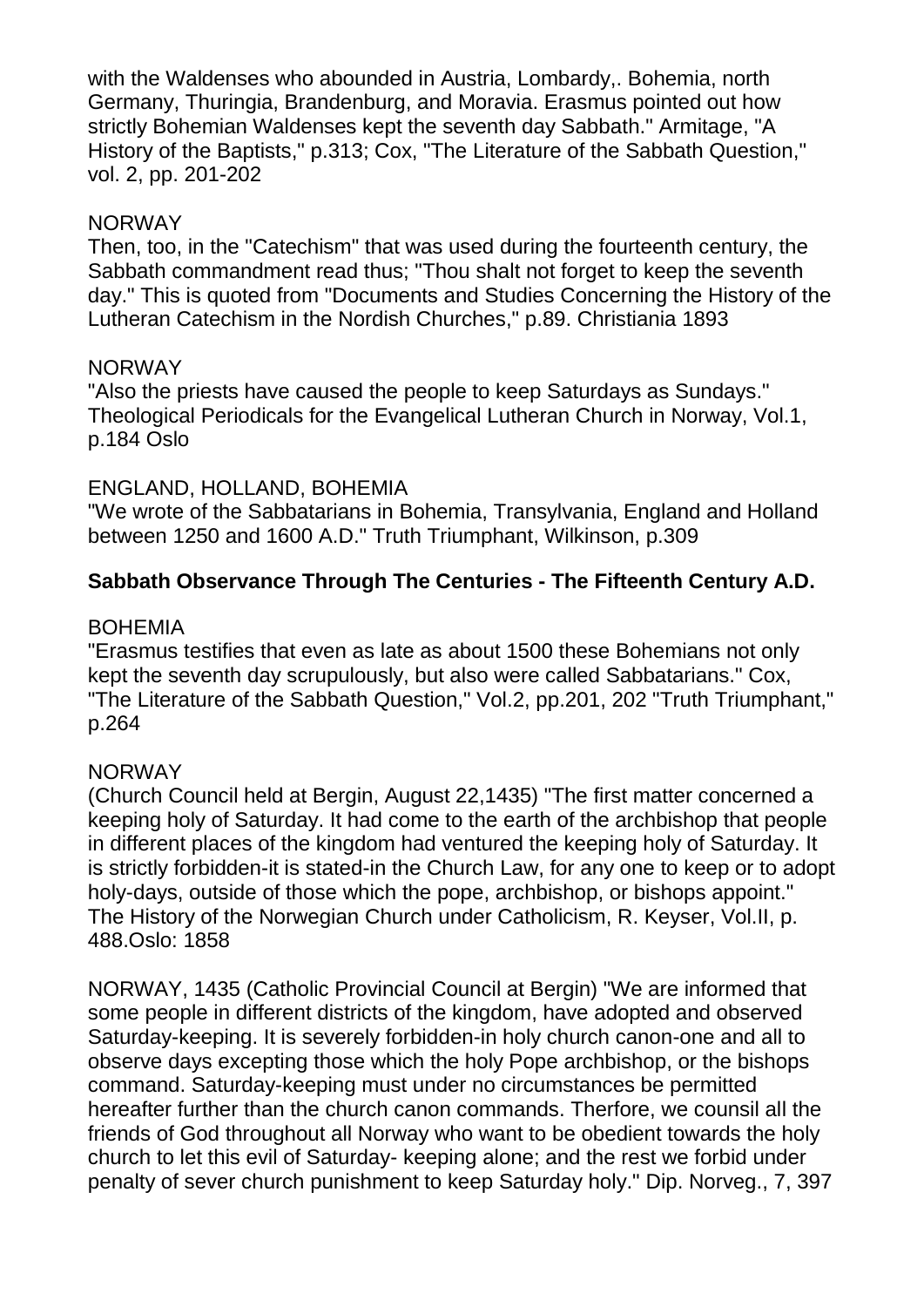### NORWAY, 1436

(Church Conference at Oslo) "It is forbidden under the same penalty to keep Saturday holy by refraining from labour." History of the Norwegian Church, p.401

### FRANCE - Waldenses

"Louis XII, King of France (1498-1515), being informed by the enemies of the Waldense inhabiting a part of the province of Province, that several heinous crimes were laid to their account, sent the Master of Requests, and a certain doctor of the Sorbonne, to make inquiry into this matter. On their return they reported that they had visited all the parishes, but could not discover any traces of those crimes with which they were charged. On the contrary, they kept the Sabbath day, observed the ordinance of baptism, according to the primitive church, instructed their children in the articles of the Christian faith, and the commandmnets of God. The King having heard the report of his commisioners, said with an oath that they were better men than himself or his people." History of the Christian Church, Vol.II, pp. 71, 72, third edition. London: 1818

### INDIA

"Separated from the Western world for a thousand years, they were naturally ignorant of many novelties introduced by the councils and decrees of the Lateran. 'We are Christians, and not idolaters,' was their expressive reply when required to do homage to the image of the Virgin Mary.'"

## **Sabbath Observance Through The Centuries - The Sixteenth Century A.D.**

### ENGLAND

"In the reign of Elizabeth, it occurred to many conscientious and independent thinkers (as it previously had done to some Protestants in Bohemia) that the fourth commandment required of them the observance, not of the first, but of the specified 'seventh' day of the week." Chambers' Cyclopaedia, article "Sabbath," Vol. 8, p. 462, 1537

## RUSSIA (Council, Noscow, 1593)

"The accused [Sabbath-keepers] were summoned; they openly acknowledged the new faith, and defended the same. The most eminent of them, the secretary of state, Kuritzyn, Ivan Maximow, Kassian, archimandrite of the Fury Monastery of Novgorod, were condemned to death, and burned publicly in cages, at Moscow; Dec. 17,1503." H.Sternberfi, "Geschichte der Juden" (Leipsig, 1873), pp.117-122

### SWEDEN

"This zeal for Saturday-keeping continued for a long time: even little things which might strengthen the practice of keeping Saturday were punished." Bishop Anjou, "Svenska Kirkans Historia after Motetthiers, Upsala

### LICHENSTEIN FAMILY

(estates in Austria, Bohemia, Morovia, Hungary. Lichenstein in the Rhine Valley wasn't their country until the end of the 7th century). "The Sabbatarians teach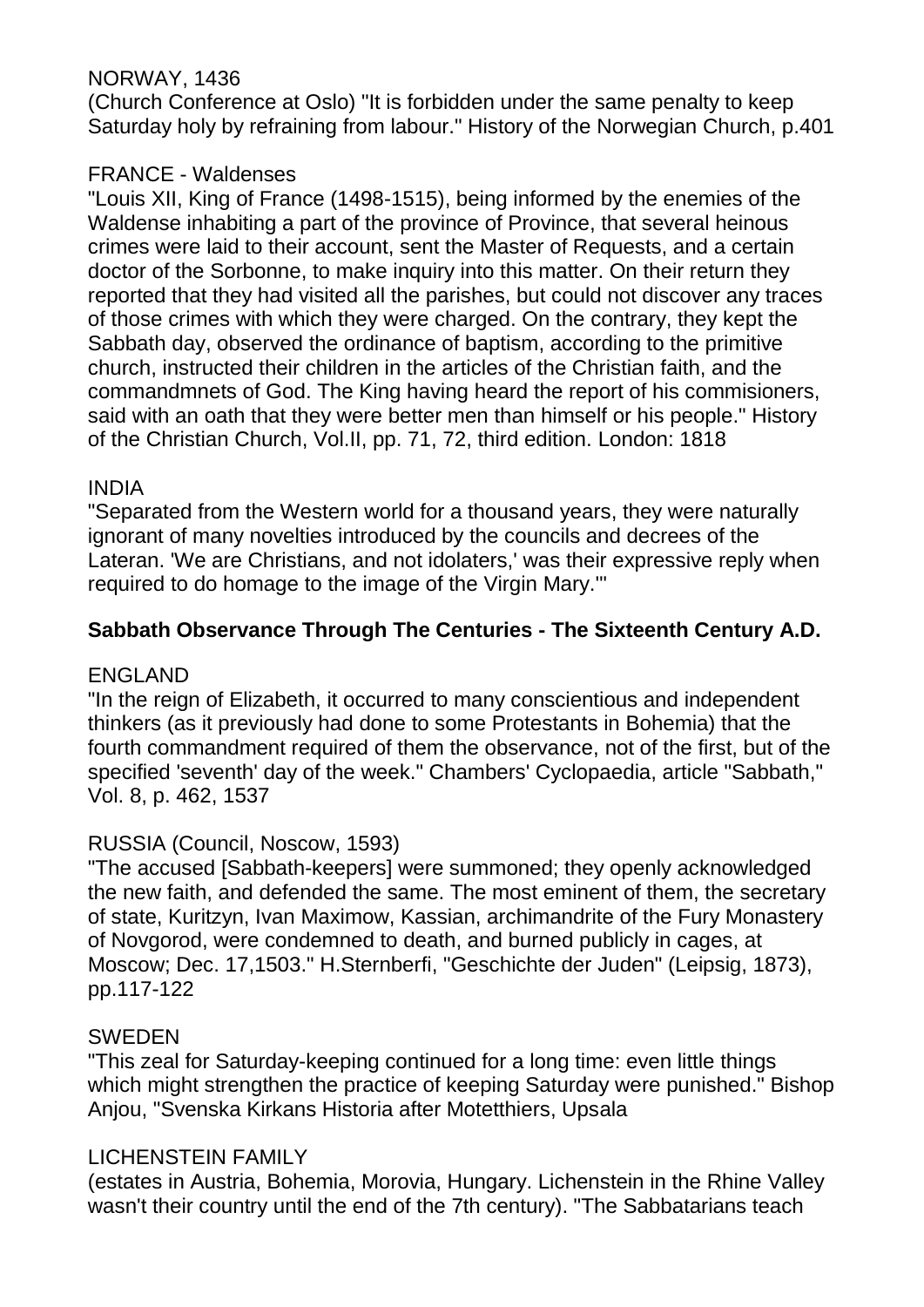that the outward Sabbath, i.e. Saturday, still must be observed, They say that Sunday is the Pope's invention." Refutation of Sabbath, by Wolfgang Capito, published 1599

### BOHEMIA (the Bohemian Brethren)

Dr. R. Cox says: "I find from a passage in Erasmus that at the early period of the Reformantion when he wrote, there were Sabbatarians in Bohemia, who not only kept the seventh day, but were said to be...scrupulous in resting on it." Literature of the Sabbath Question, Cox, Vol. II, pp. 201, 202

#### HISTORIAN'S LIST OF CHURCHES (16th Century)

"Sabbatarians, so called because they reject the observance of the Lord's day as not commanded in Scripture, they consider the Sabbath alone to be holy, as God rested on that day and commanded to keep it holy and to rest on it." A. Ross

#### GERMANY

-Dr. Esk (while refuting the Reformers) "However, the church has transferred the observance from Saturday to Sunday by virtue of her own power, without Scripture." Dr. Esk's "Enchiridion," 1533, pp.78,79

### PRINCES OF LICHTENSTEIN (Europe)

About the hear 1520 many of these Sabbath-keepers found shelter on the estate of Lord Leonhardt of Lichtensein held to the observance of the true Sabbath." J.N.Andrews, History of the Sabbath, p. 649, ed.

#### INDIA

"The famous Jesuit, Francis Xavier, called for the Inquisition, which was set up in Goa, India, in 1560, to check the 'Jewish wickedness' (Sabbath-keeping)." Adeney, "The Greek and Eastern Churches," p.527, 528

#### NORWAY-1544

"Some of you, contrary to the warning, keep Saturday. You ought to be severely punished. Whoever shall be found keeping Saturday, must pay a fine of ten marks." History of King Christian the Third," Niels Krag and S. Stephanius

#### AUSTRIA

"Sabatarians now exist in Austria." Luther, "Lectures on Genesis," A.D.1523-27

#### ABYSSINIA--A.D. 1534

(Abyssinian legate at court of Lisbon) "It is not therefore, in imitation of the Jews, but in obedience to Christ and His holy apostles, that we observe the day." Gedde's "Church History of Ethiopia," pp. 87,8

#### DR. MARTIN LUTHER

"God blessed the Sabbath and sanctified it to Himself. God willedl that this command concerning the Sabbath should remain. He willed that on the seventh day the word should be preached." Commentary on Genesis, Vol.1, pp.138-140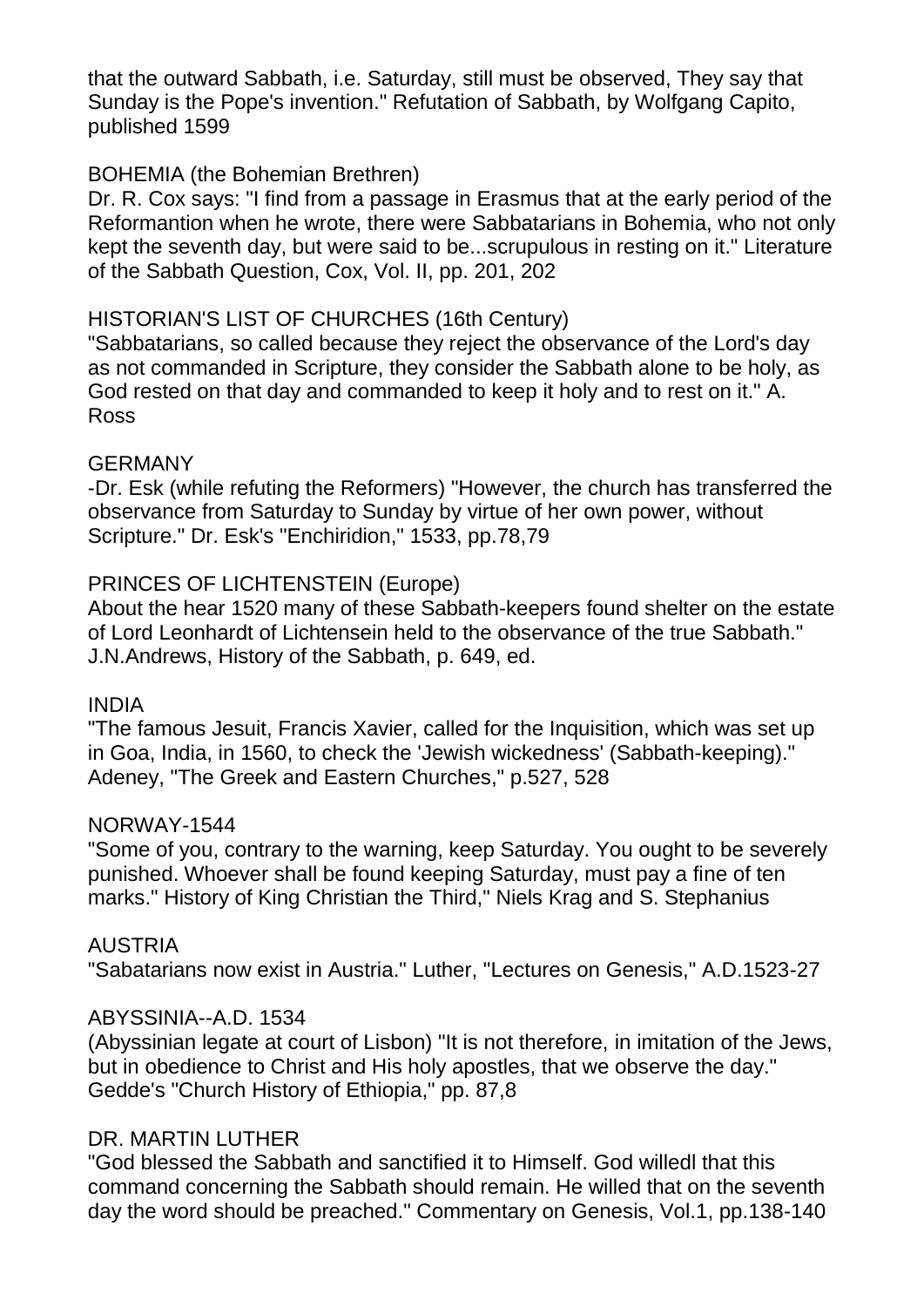## BAPTISTS

"Some have suffered torture because they would not rest when others kept Sunday, for they declared it to be the holiday and law of Antichrist." Sebastian Frank (A.D. 1536)

### FINLAND-Dec. 6,1554

(King Gustavus Vasa I, of Sweden's letter to the people of Finland) "Some time ago we heard that some people in Finland had fallen into a great error and observed the seventh day, called Saturday." State Library at Helsingfors, Reichsregister, Vom J., 1554, Teil B.B. leaf 1120, pp.175-180a

### SWITZERLAND

"The observance of the Sabbath is a part of the moral law. It has been kept hholy since the beginning of the world." Ref. Noted Swiss writer, R Hospinian, 1592

### HOLLAND AND GERMANY

Barbara of Thiers, who was executed in 1529, declared: "God has commanded us to rest on the seventh day." Another martyr, Christina Tolingerin, is mentioned thus: "Concerning holy days and Sundays, she said: 'In six days the Lord made the world, on the seventh day he rested. The other holy days have been instituted by popes, cardinals, and archbishops.'" Martyrology of the Churches of Christ, commonly called Baptists, during the era of the Reformation, from the Dutch of T.J. Van Bright, London, 1850,1, pp.113-4.

### **Sabbath Observance Through The Centuries - The Seventeenth Century A.D.**

### ENGLAND-1618

"At last for teaching only five days in the week, and resting upon Saturday she was carried to the new prison in Maiden Lane, a place then appointed for the restraint of several other persons of different opinions from the Church of England. Mrs. Traske lay fifteen or sixteen years a prisoner for her opinion about the Saturday Sabbath." Pagitt's "Heresiography." p.196

### ENGLAND-1668

"Here in England are about nine or ten churches that keep the Sabbath, besides many scattered disciples, who have eminently preserved." Stennet's letters, 1668 and 1670. Cox, Sab.,1, 268

### HUNGARY, RUMANIA

"But as they rejected Sunday and rested on the Sabbath, Prince Sigmond Bathory ordered their persecution. Pechi advanced to position of chancellor of state and next in line to throne of Transylvania. He studied his Bible, and composed a number of hymns, mostly in honour of the Sabbath. Pechi was arrested and died in 1640.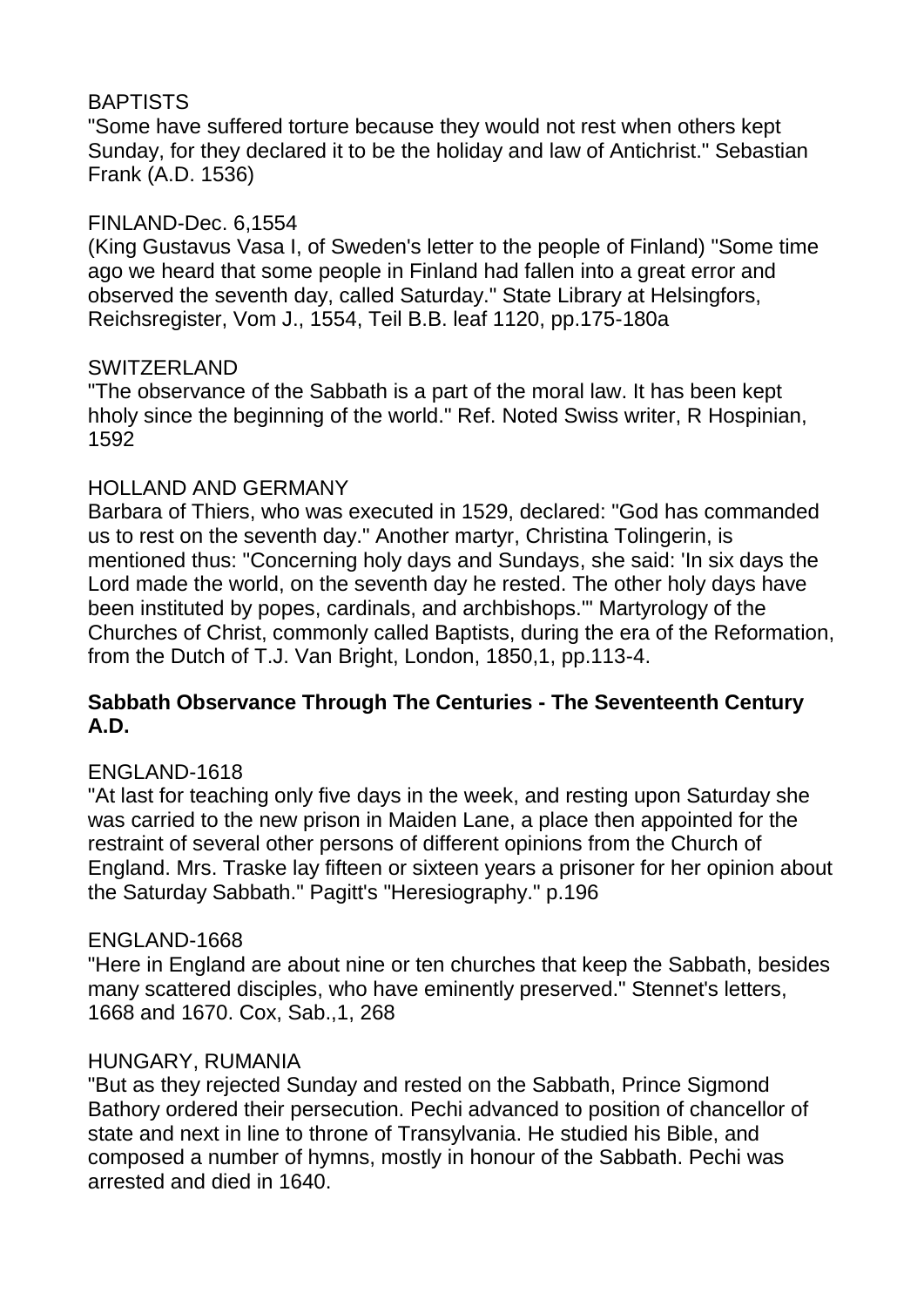### SWEDEN AND FINLAND

"We can trace these opinions over almost the whole extent of Sweden of that day-from Finland and northern Sweden. "In the district of Upsala the farmers kept Saturday in place of Sunday. "About the year 1625 this religious tendency became so pronounced in these countries that not only large numbers of the common people began to keep Saturday as the rest day, but even many priests did the same." History of the Swedish Church, Vol.I, p.256

### MUSCOVIT RUSSIAN CHURCH

"They solemnize Saturday (the old Sabbath). Samuel Purchase- "His Pilgrims." Vol. I, p. 350

### INDIA (Jacobites)-1625

"They kept Saturday holy. They have solemn service on Saturdays." Pilgrimmes, Part 2, p.1269

### AMERICA-1664

"Stephen Mumford, the first Sabbath-keeper in America come from London in 1664." History of the Seventh-day Baptist Gen. Conf. by Jas. Bailey, pp. 237, 238

### AMERICA-1671 (Seventh-day Baptists)

"Broke from Baptist Church in order to keep Sabbath." See Bailey's History, pp. 9,10

### ENGLAND

Charles I,1647 (when querying the Parliament Commissioners) "For it will not be found in Scripture where Saturday is no longer to be kept, or turned into the Sunday wherefore it must be the Church's authority that changed the one and instituted the other." Cox, "Sabbath Laws," p.333

### ENGLAND-John Milton

"It will surely be far safer to observe the seventh day, according to express commandment of God, than on the authority of mere human conjecture to adopt the first." Sab. Lit. 2, 46-54

### ENGLAND

"Upon the publication of the 'Book of Sports' in 1618 a violent controversy arose among English divines on two points: first, whether the Sabbath of the fourth commandment was in force; and, secondly, on what ground the first day of the week was entitled to be observed as 'the Sabbath.'" Haydn's Dictionary of Dates, art. "Sabbatarians." p.602

### ETHIOPIA-1604

Jesuits tried to induce the Abyssinian church to accept Roman Catholicism. They influenced King Zadenghel to propose to submit to the Papacy (A.D.1604). "Prohibiting all his subjects, upon severe penalties, to observe Saturday any longer." Gedde's "Church History of Ethiopia." p.311, also Gibbon's "Decline and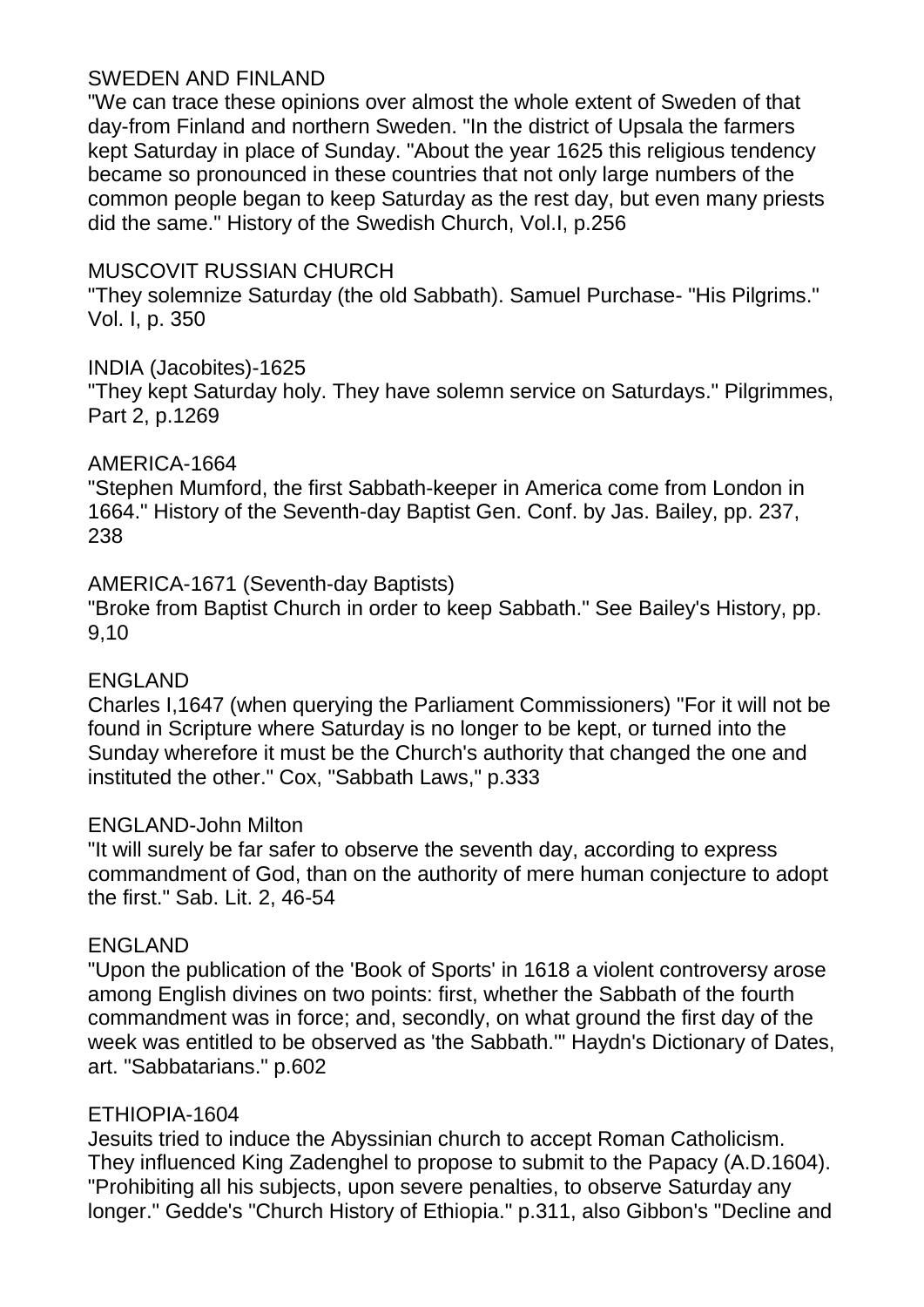Fall," ch. 47

### BOHEMIA, MORAVIA, SWITZERLAND, GERMANY

"one of the counsellors and lords of the court was John Gerendi, head of the Sabbatarians, a people who did not keep Sunday, but Saturday." Lamy, "The History of Socinianism." p. 60

## TELEGRAPH PRINT, NAPIER

The inscription on the monument over the grave of Dr. Peter Chamberlain, physician to King James and Queen Anne, King Charles I and Queen Katherine says that Dr. Chamberlain was "a Christian keeping the commandment of God and the faith of Jesus, being baptised about the year 1648, and keeping the seventh day for the Sabbath above thirty-two years."

## **Sabbath Observance Through The Centuries - The Eighteenth Century A.D.**

### ABYSSINIA

"The Jacobites assembled on the Sabbath day, before the Domical day, in the temple, and kept that day, as do also the Abyssinians as we have seen from the confession of their faith by the Ethiopian king Claudius." Abundacnus, 'Historia Jacobatarum,"p.118-9 (18th Century)

RUMANIA, 1760 (and what is today) YUGOSLAVIA, CZECHOSLOVAKIA "Joseph II's edict of tolerance did not apply to the Sabbatarians, some of whom again lost all of their possessions." Jahrgang 2, 254

"Catholic priests aided by soldiers forcing them to accept Romanism nominally, and compelling the remainder to labour on the Sabbath and to attend church on Sunday,-these were the methods employed for two hundred fifty years to turn the Sabbatarians.

### GERMANY-Tennhardt of Nuremberg

"He holds strictly to the doctrine of the Sabbath, because it is one of the ten commandments." Bengel's "Leban und Wirken," Burk, p.579

He himself says: "It cannot be shown that Sunday has taken the place of the Sabbath (P.366). the Lord God has sanctified the last day of the week. Antichrist, on the other hand, has appointed the first day of the week." Ki Auszug aus Tennhardt's "Schriften," P.49 (printed 1712)

## BOHEMIA AND MORAVIA (Today Czechoslovakia).

Their history from 1635 to 1867 is thus described by Adolf Dux: "The condition of the Sabbatarians was dreadful. Their books and writings had to be delivered to the Karlsburg Consistory to becomes the spoils of flames." Aus Ungarn, pp. 289- 291. Leipzig, 1850

### HOLLAND AND GERMANY

"Dr. Cornelius stated of East Friesland, that when Baptists were numerous,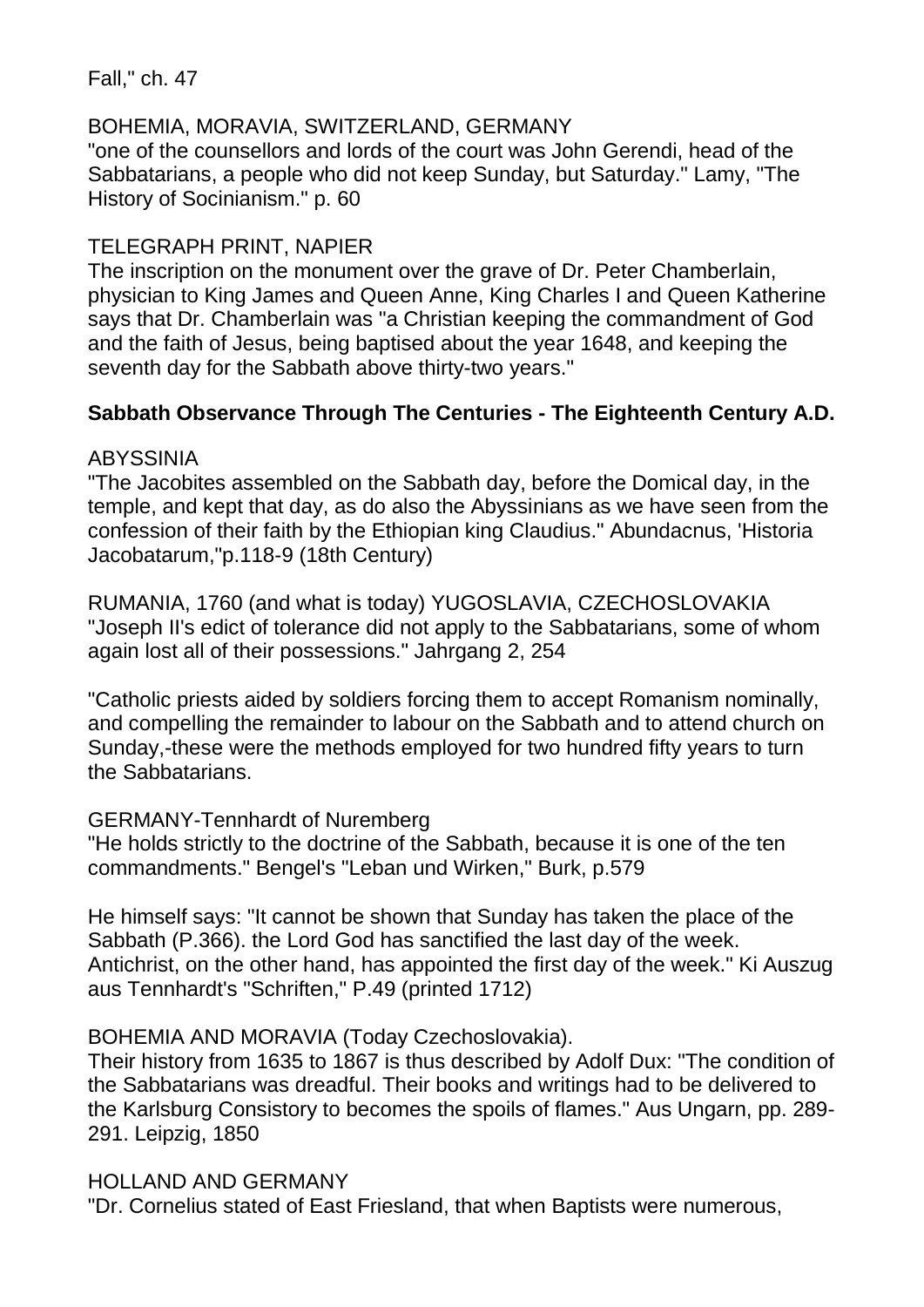"Sunday and holidays were not observed," (they were Sabbath-keepers). Der Anteil Ostfrieslands and Ref. Muenster," 1852, pp l29, 34

### MORAVIA-Count Zinzendorf

In 1738 Zinzendorf wrote of his keeping the Sabbath thus: "That I have employed the Sabbath for rest many years already, and our Sunday for the proclamation of the gospel." Budingsche Sammlung, Sec. 8, p. 224. Leipzig, 1742

### AMERICA, 1741

-Moravian Brethren (after Zinzendorf arrived from Europe). "As a special instance it deserves to be noticed that he is resolved with the church at Bethlehem to observe the seventh day as rest day. Id., pp. 5, 1421, 1422

### AMERICA

But before Zinzendorf and the Moravians at Bethlehem thus began the observance of the Sabbath and prospered, there was a small body of German Sabbath-keepers in Pennsylvania. See Rupp's "History of Religious Denominations in the United States," pp.109- 123

### **Sabbath Observance Through The Centuries - The Nineteenth Century A.D.**

#### RUSSIA

"But the majority moved to the Crimea and the Caucasus, where they remain true to their doctrine in spite of persecution until this present time. The people call them Subotniki, or Sabbatarians," Sternberg, "Geschichte der Juden in Polen," p.124

#### **CHINA**

"At this time Hung prohibited the use of opium, and even tobacco, and all intoxicating drinks, and the Sabbath was religiously observed." The Ti-Ping Revolution," by Llin-Le, and officer among them, Vol. 1, pp.36-48, 84

"The seventh day is most religiously and strictly observed. The Taiping Sabbath is kept upon our Saturday." P. 319

#### **CHINA**

"The Taipings when asked why they observed the seventh day Sabbath, replied that it was, first, because the Bible taught it, and, second, because their ancestors observed it as a day of worship." A Critical History of the Sabbath and the Sunday.

#### INDIA AND PERSIA

"Besides, they maintain the solemn observance of Christian worship throughout our Empire, on the seventh day." Christian Researches in Asia," p.143

#### DENMARK

"This agitation was not without its effect. Pastor M.A. Sommer began observing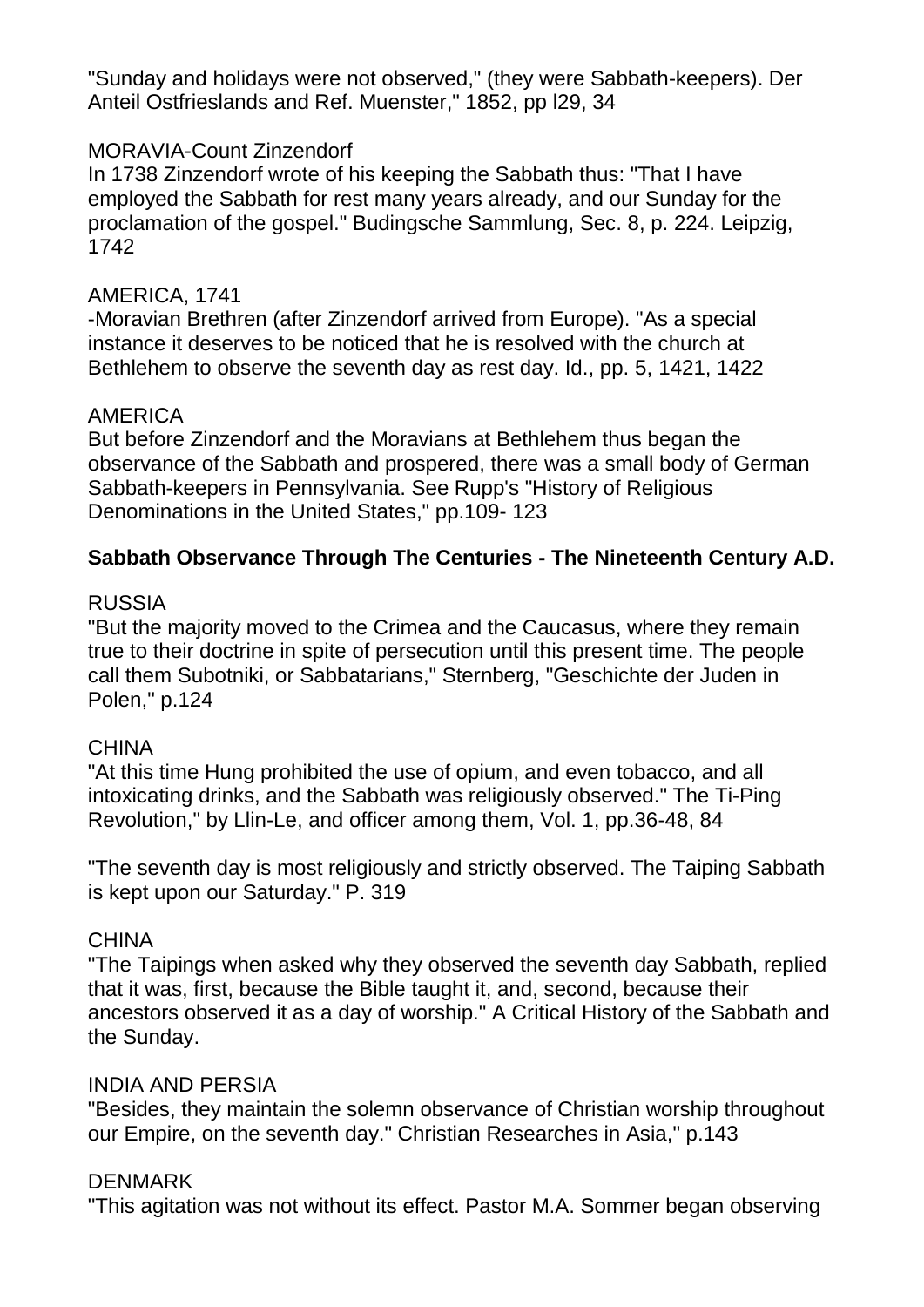the seventh day, and wrote in his church paper. "Indovet Kristendom" No.5,1875 an impressive article about the true Sabbath. In a letter to Elder John G.Matteson, he says:

"Among the Baptists here in Denmark there is a great agitation regarding the Sabbath commandment..However, I am probably the only preacher in Denmark who stands so near to the Adventists and who for many years has proclaimed Christ's second coming." Advent Tidente," May, 1875

#### SWEDEN (Baptists)

"We will now endeavour to show that the sanctification of the Sabbath has its foundation and its origin in a law which God at creation itself established for the whole world, and as a consequence thereof is binding on all men in all ages." Evangelisten (The Evangelist). Stockholm, May 30 to August 15,1863 (organ of the Swedish Baptist Church)

### AMERICA, 1845

"Thus we see Dan. 7, 25, fulfilled, the little horn changing 'times and laws. 'Therefore it appears to me that all who keep the first day for the Sabbath are Pope's Sunday-keepers and God's Sabbath- breakers." Elder T.M. Preble, Feb.13, 1845

### AMERICA (Seventh-day Adventists)

In 1844 Seventh-day Adventists arose and had spread to nearly all the world by the close of the 19th Century. Their name is derived from their teaching of the seventh-day Sabbath and the Advent of Jesus. In 1874 their work was established in Europe, 1885 -Australasia, 1887-South Africa, 1888-Asia, 1888- South America. Seventh-day Adventists uphold the same Sabbath that Jesus and His followers kept. The sacred Torch of Truth was not extinguished through the long centuries. Adventists are working today in nearly 1000 languages of earth and have over 27,000 churches. Over ten million members around the globe welcome the sacred Sabbath hours.

## **Sabbath Observance Through The Centuries - The Twentieth Century A.D.**

American Congregationalists: No authority in the New Testament for substitution of the first day for the seventh

"The current notion that Christ and His apostles authoritatively substituted the first day for the seventh, is absolutely without any authority in the New Testament." Dr. Lyman Abbott, in the Christian Union, June 26, 1890 Anglican: Nowhere commanded to keep the first day

"And where are we told in the Scriptures that we are to keep the first day at all? We are commanded to keep the seventh; but we are nowhere commanded to keep the first day. The reason why we keep the first of the week holy instead of the seventh is for the same reason that we observe many other things, - not because the Bible, but because the church, has enjoined [commanded] it." Isaac Williams, Plain Sermons on the Catechism, Vol. 1, pp 334, 336.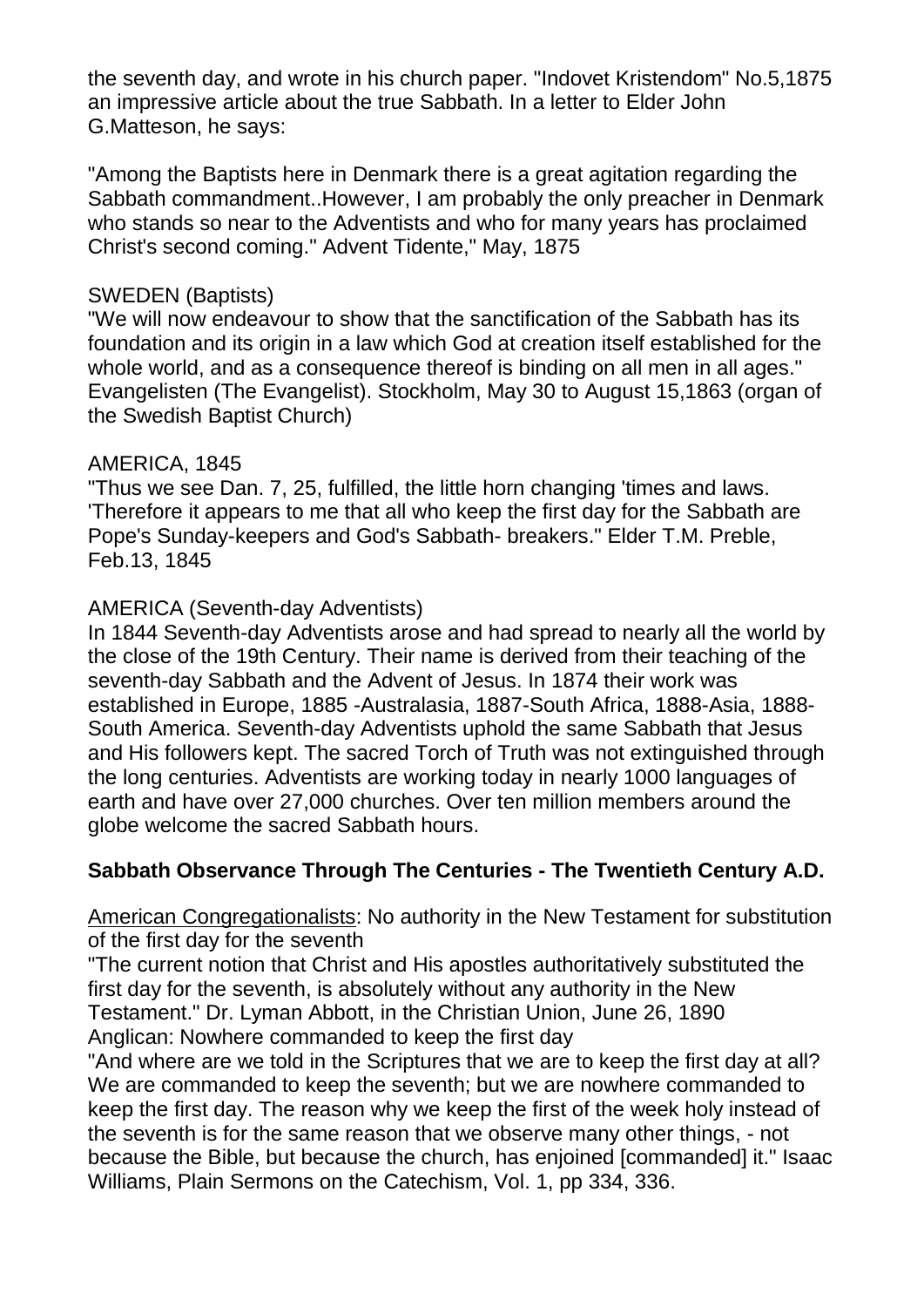### Anglican/Episcopal: The Catholics changed it

"We have made the change from the seventh day to the first day, from Saturday to Sunday, on the authority of the one holy, Catholic, Apostolic Church of Christ." Episcopalian Bishop Symour, Why we keep Sunday.

### Baptist: Sunday Sabbath not in the scriptures

"There was and is a commandment to keep holy the Sabbath day, but that Sabbath day was not on Sunday. It will be said, however, and with some show of truimph, that the Sabbath was transferred from the Seventh to the First day of the week, with all its duties, privileges and sanctions. Earnestly desiring information on this subject, which I have studied for many years, I ask, where can the record of such a transaction be found? Not in the New Testament absolutely not. There is no scriptural evidence of the change of the Sabbath institution from the Seventh to the First day of the week...

"I wish to say that this Sabbath question, in this aspect of it, is the gravest and most perlexing question connected with Christian institutions which at present claims attention from Christian people; and the only reason that it is not a more disturbing element in Christian thought and in religious discussion is because the Christian world has settled down content on the conviction that some how a transference has taken place at the beginning of Christian history.

"To me it seems unaccountable that Jesus, during three years' discussion with His disciples, often conversing with them upon the Sabbath question, discussing it in some of its various aspects, freeing it from its false glosses [of Jewish traditions], never alluded to any transference of the day; also, that during forty days of His resurrection life, no such thing was intimated. Nor, so far as we know, did the Spirit, which was given to bring to their remembrance all things whatsoever that He had said unto them, deal with this question. Nor yet did the inspired apostles, in preaching the gospel, founding churches, counseling and instruction those founded, discuss or approach the subject.

"Of course, I quite well know that Sunday did come into use in early Christian history as a religious day, as we learn from the Christian Fathers and other sources. But what a pity that it comes branded with the mark of paganism, and christened with the name of a sun god, when adopted and sanctioned by the papal apostasy, and bequeathed as a sacred legacy to protestantism!" Dr. Edward Hiscox, author of The Baptist Manual. From a photostatic copy of a notarized statement by Dr. Hiscox.

"There was never any formal or authoritative change from the Jewish seventh day Sabbath to the Christian first day observance" William Owen Carver, The Lord's Day in One Day p.49

Church of England: No warrant from scripture for the change of the Sabbath from Saturday to Sunday

"Neither did he(Jesus), or his disciples, ordain another Sabbath in the place of this, as if they had intended only to shift the day; and to transfer this honor to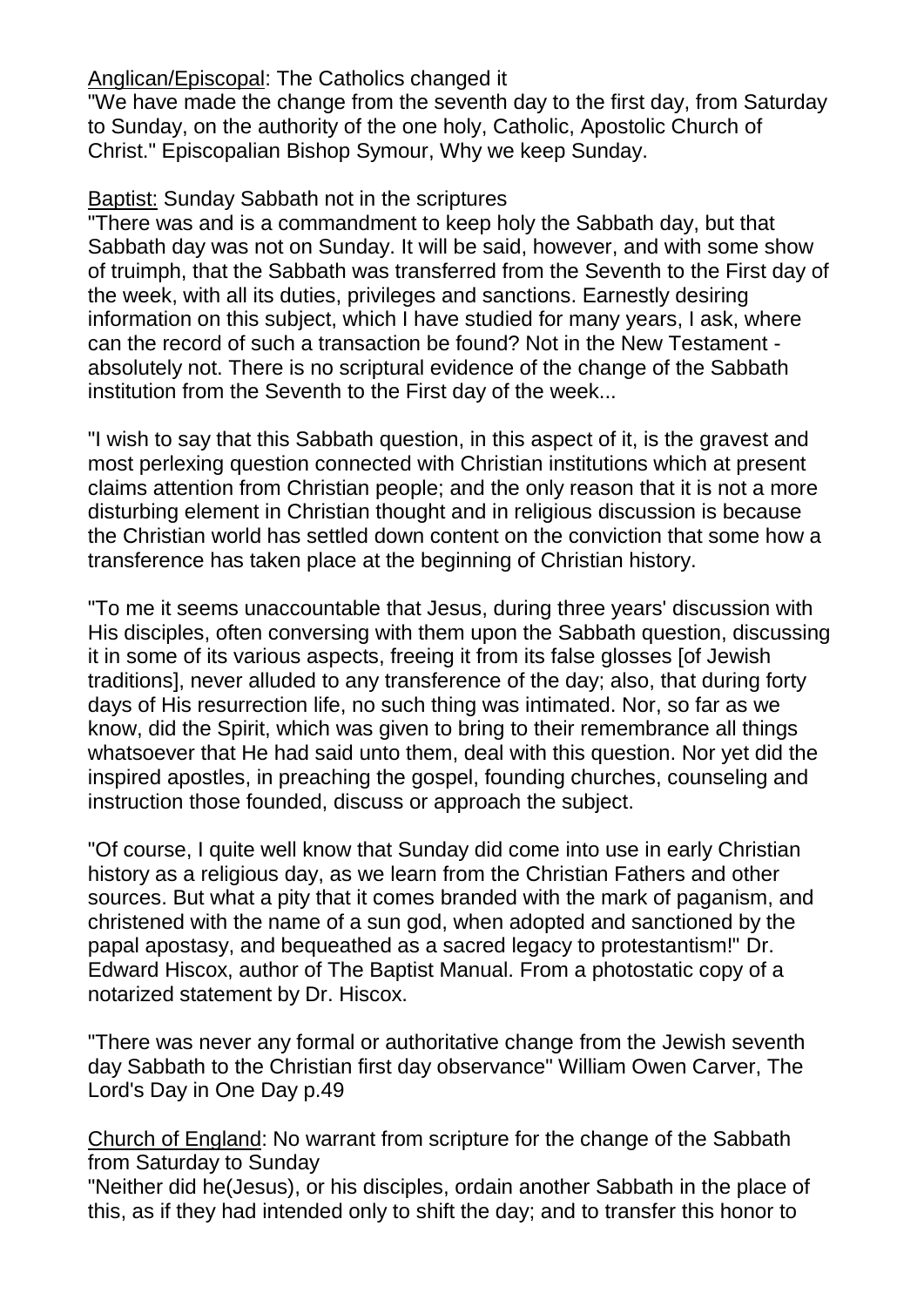some other time. Their doctrine and their practise are directly contrary, to so new a fancy. It is true, that in some tract of time, the Church in honor of his resurrection, did set apart that day on the which he rose, to holy exercises: but this upon their own authority, and without warrant from above, that we can hear of; more then the generall warrant which God gave his Church, that all things in it be done decently, and in comely order." Dr. Peter Heylyn of the Church of England, quoted in History of the Sabbath, Pt 2, Ch.2, p7

Congregationalist: The Christian Sabbath' [Sunday] is not in the Scripture "The Christian Sabbath' [Sunday] is not in the Scripture, and was not by the primitive [early Christian] church called the Sabbath." Timothy Dwight, Theology, sermon 107, 1818 ed., Vol. IV, p49 [Dwight (1752-1817) was president of Yale University from 1795-1817].

Disciples of Christ: It is all old wives' fables to talk of the 'change of the sabbath' "If it [the Ten Commandments] yet exist, let us observe it... And if it does not exist, let us abandon a mock observance of another day for it. 'But,' say some, 'it was changed from the seventh to the first day.' Where? when? and by whom? - No, it never was changed, nor could it be, unless creation was to be gone through again: for the reason assigned [in Genesis 2:1-3] must be changed before the observance or respect to the reason, can be changed. It is all old wives' fables to talk of the 'change of the sabbath' from the seventh to the first day. If it be changed, it was that august personage changed it who changes times and laws ex officio, - I think his name is "Doctor Antichrist.'" Alexander Campbell, The Christian Baptist, February 2, 1824, vol 1, no. 7

#### Episcopal: Bible commandment says the seventh day

"The Bible commandment says on the seventh-day thou shalt rest. That is Saturday. Nowhere in the Bible is it laid down that worship should be done on Sunday." Phillip Carrington, quoted in Toronto Daily Star, Oct 26, 1949 [Carrington (1892-), Anglican archbishop of Quebec, spoke the avove in a message on this subject delivered to a packed assembly of clergymen. It was widely reported at the time in the news media].

### Lutheran: They err in teaching Sunday Sabbath

But they err in teaching that Sunday has taken the place of the Old Testament Sabbath and therefore must be kept as the seventh day had to be kept by the children of Israel.....These churches err in their teaching, for scripture has in no way ordained the first day of the week in place of the Sabbath. There is simply no law in the New Testament to that effect" John Theodore Mueller, Sabbath or Sunday, pp.15, 16

"We have seen how gradually the impression of the Jewish Sabbath faded from the mind of the Christian church, and how completely the newer thought underlying the observance of the first day took possesion of the church. We have seen that the Christian of the first three centuries never confused one with the other, but for a time celebrated both." The Sunday Problem, a study book by the Lutheran Church (1923) p.36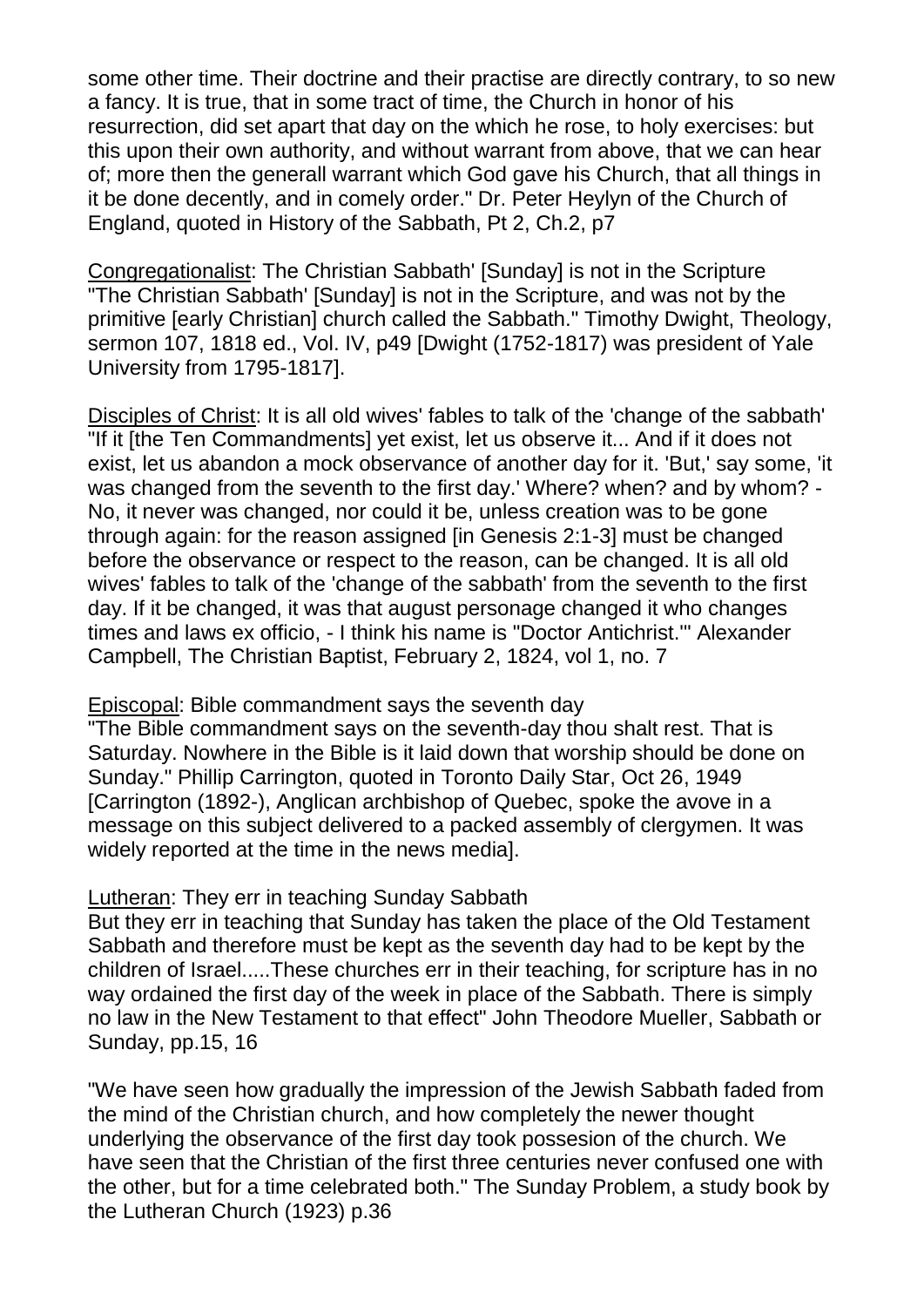"They [Roman Catholics] allege the change of the Sabbath into the Lord's day, as it seemeth, to the Decalogue [the ten commandments]; and they have no example more in their mouths than they change of the Sabbath. They will needs have the Church's power to be very great, because it hath dispensed with the precept of the Decalogue." The Augsburg Confession, 1530 A.D. (Lutheran), part 2, art 7, in Philip Schaff, the Creeds of Christiandom, 4th Edition, vol 3, p64 [this important statement was made by the Lutherans and written by Melanchthon, only thirteen years after Luther nailed his theses to the door and began the Reformation].

"They [Roman Catholics] refer to the Sabbath Day, as having been changed into the Lord's Day, contrary to the Decalogue, as it seems. Neither is there any example whereof they make more than concerning the changing of the Sabbath Day. Great, say they, is the power of the Church, since it has dispensed with one of the Ten commandments!" Augsburg Confession of Faith,art. 28; written by Melanchthon and approved by Martin Luther, 1530; as published in The Book of Concord of the Evangelical Lutheran Church Henry Jacobs, editor (1911), p.63

Methodist: Jesus did not abolish the moral law - no command to keep holy the first day

The moral law contained in the Ten Commandments, and enforced by the prophets, He Jesus did not take away. It was not the design of His coming to revoke any part of this. This is a law which can never be broken...Every part of this law must remain in force upon all mankind and in all ages; as not depending either on time or place, or any other circumstances liable to change, but on the nature of man, and their unchangeable relation to each other." John Wesley, Sermons on Several Occasions, Vol.1, No. 25

"It is true that there is no positive command for infant baptism. Nor is there any for keeping holy the first day of the week. Many believe that Christ changed the Sabbath. But, from His own words, we see that He came for no such purpose. Those who believe that Jesus changed the Sabbath base it only on a supposition." Amos Binney, Theological Compendium, 1902 edition, pp 180-181, 171 [Binney (1802-1878), Methodist minister and presiding elder, whose Compendium was published for forty years in many languages, also wrote a Methodist New Testament Commentary].

"Take the matter of sunday. There are indications in the new testament as to how the church came to keep the first day of the week as its day of worship, but there is no passage telling Christians to keep that day or to transfer the Jewish Sabbath to that day." Harris Franklin Rall, Christian Advocate July 2, 1942 pg. 26

Moody Bible Institute: "Sabbath was before Sinai"

"I honestly believe that this commandment [the Sabbath commandment] is just as binding today as it ever was. I have talked with men who have said that it has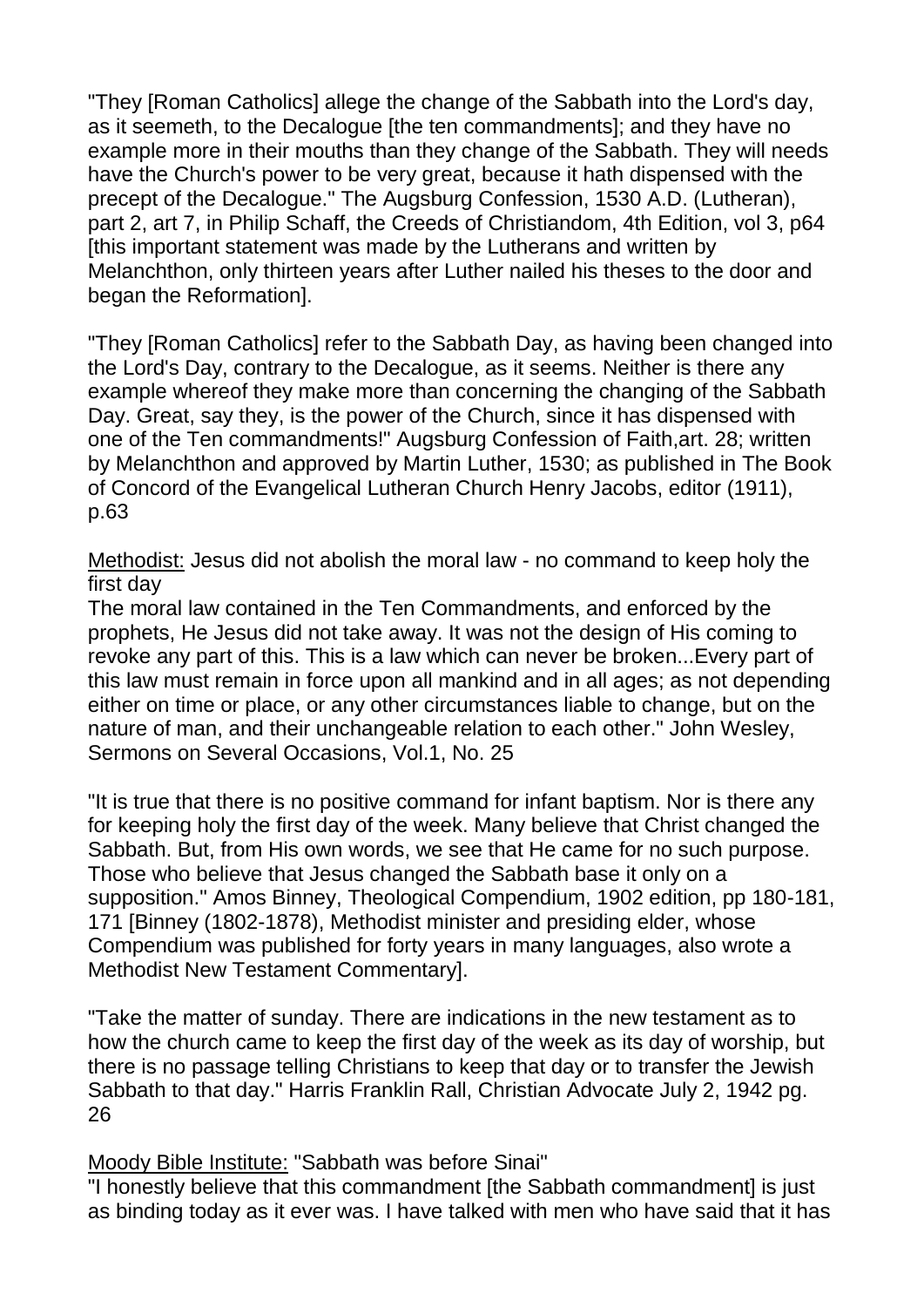been abrogated [abolilshed], but they have never been able to point to any place in the Bible where God repealed it. When Christ was on earth, He did nothing to set it aside; He freed it from the traces under which the scribes and Pharisees had put it, and gave it its true place. 'The Sabbath was made for man, not man for the Sabbath' [mark 2:27]. It is just as practicable and as necessary for men today as it ever was - in fact, more than ever, because we live in such an intense age.

"The [Seventh-day] Sabbath was binding in Eden, and it has been in force ever since. This Fourth Commandment [Exodus 20:8-11] begins with the word 'remember,' showing that the Sabbath had already existed when God wrote the law on the tables of stone at Sinai. How can men claim that this one commandment has been done away with when they admit that the other nine are still binding? Dwight.L. Moody, Weighed and Wanting, 1898, pp.46-47 [D.L. Moody, (1837-1899) was the most famous evangelist of his time, and founder of the Moody Bible Institute].

"This Fourth is not a commandment for one place, or one time, but for all places and times." D.L. Moody, at San Francisco, Jan. 1st, 1881.

#### Presbyterian: Sunday kept the Gentiles happy

"Sunday being the first day of which the Gentiles solemnly adored that planet and called it Sunday, partly from its influence on that day especially, and partly in respect to its divine body (as they conceived it) the Christians thought fit to keep the same day and the same name of it, that they might not appear carelessly peevish, and by that means hinder the conversion of the Gentiles, and bring a greater prejudice that might be otherwise taken against the gospel" T.M. Morer, Dialogues on the Lord's Day

### Roman Catholic: No such law in the Bible

"Nowhere in the bible do we find that Jesus or the apostles ordered that the Sabbath be changed from Satuday to Sunday. We have the commandment of God given to Moses to keep holy the Sabbath day, that is, the seventh day of the week, Saturday. Today, most Christians keep Sunday because it has been revealed to us by the [Roman] church outside the bible." Catholic Virginian, Oct. 3, 1947

"You may read the Bible from Genesis to Revelation, and you will not find a single line authorizing the sanctification of Sunday. The Scriptures enforce the religious observance of Saturday, a day which we never sanctified." James Cardinal Gibbons, The Faith of Our Fathers (1917 ed.), pp.72,73

"If protestants would follow the Bible, they should worship God on the Sabbath Day. In keeping the Sunday they are following a law of the Catholic Church." Albert Smith, chancellor of the Archdiocese of Baltimore, replying for the cardinal in a letter of Feb. 10, 1920.

Question: "Have you not any other way of proving that the Church has power to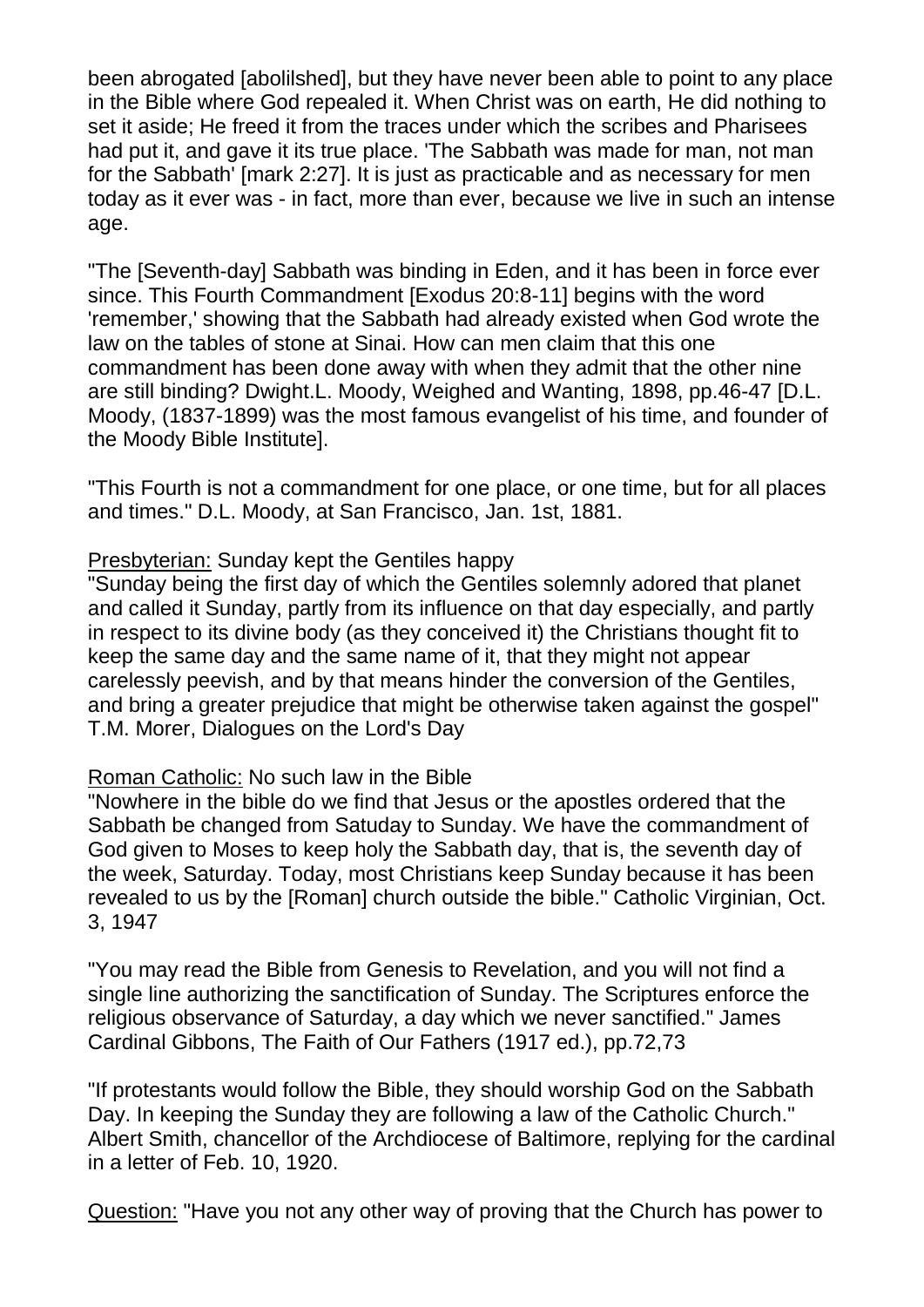institute festivals of precept?"

Answer: "Had she not such power, she could not have done that in which all modern religionists agree with her - she could not have substituted the observance of Sunday, the first day of the week, for the observance of Saturday, the seventh day, a change for which there is no Scriptural authority" Stephen Keenan, A Doctrinal Catechism 3rd ed. p. 174

"Question: How prove you that the Church hath power to command feasts and holydays?

Answer: By the very act of changing the Sabbath into Sunday, which Protestants allow of; and therefore they fondly contradict themselves, by keeping Sunday strictly, and breaking most other feasts commanded by the same Church." Henry Tuberville, An Abridgment of the Christian Doctrine (1833 approbation), p.58 (Same statement in Manual of Christian Doctrine, ed. by Daniel Ferris [1916 ed.], p.67)

"The Catholic Church,... by virtue of her divine mission, changed the day from Saturday to Sunday." The Catholic Mirror, official organ of Cardinal Gibbons, Sept. 23, 1893.

"1. Is Saturday the 7th day according to the Bible and the 10 Commandments? "I answer yes.

"2. Is Sunday the first day of the week and did the Church change the 7th day, Saturday, for Sunday, the 1st day? "I answer yes.

"3. Did Christ change the day? "I answer no! Faithfully yours,

"J. Cardinal Gibbons" Gibbons' autograph letter.

Some theologians have held that God likewise directly determined the Sunday as the day of worship in the NEW LAW, that he himself has explicitly substituted sunday for the Sabbath. But this theory is entirely abandoned. It is now commonly held that God simply gave His church the power to set aside whatever day or days she would deem suitable as holy days. The church chose sunday, the first day of the week, and in the course of time added other days as holy days." John Laux A Course in Religion for Catholic High Schools and Academies 1936, vol.1 p.51

"Question: Which is the Sabbath day?

Answer: Saturday is the Sabbath day.

Question: Why do we observe Sunday instead of Saturday?

Answer: We observe Sunday instead of Saturday because the Catholic Church transferred the solemity from Saturday to Sunday." Peter Geiermann, The